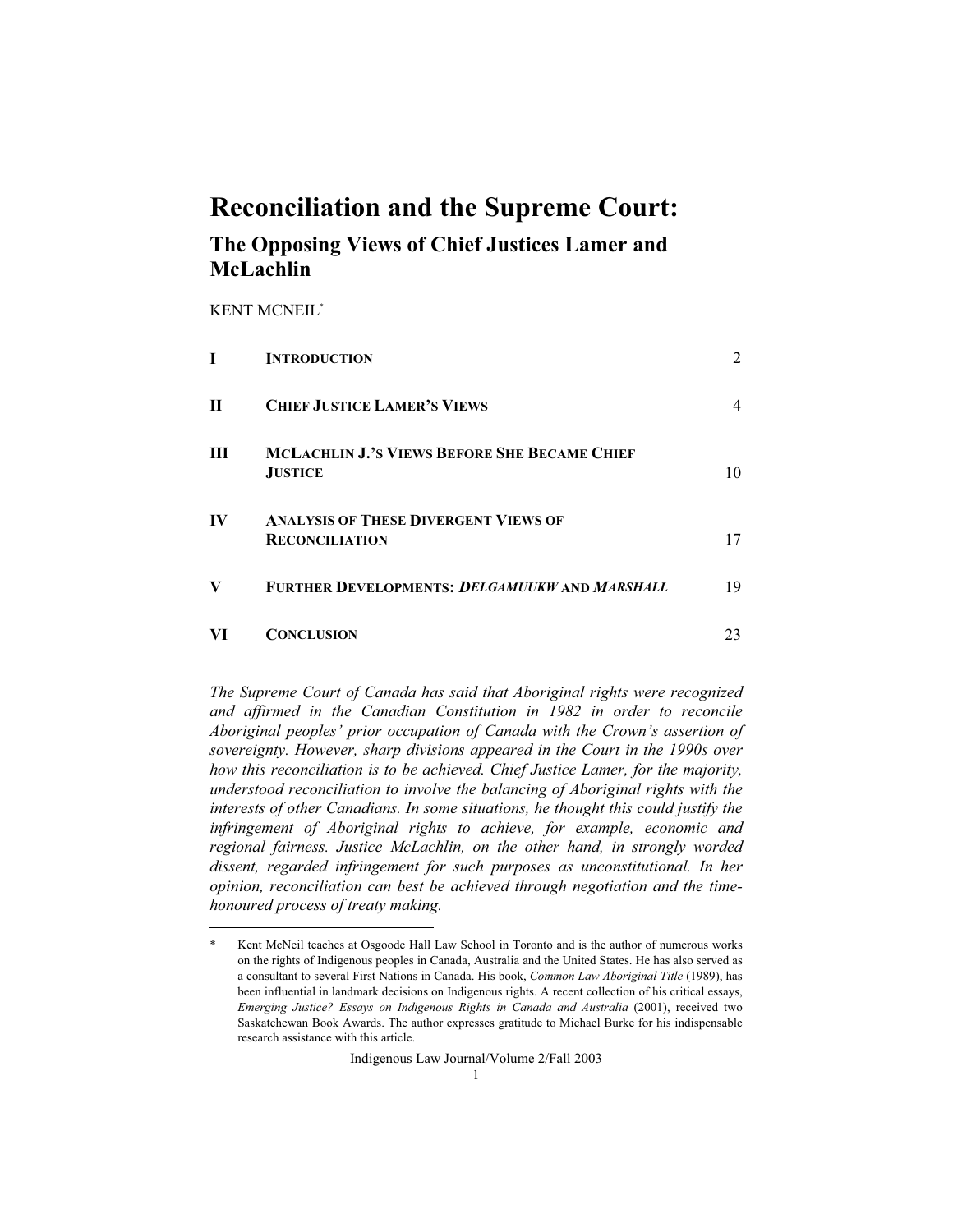#### 2 **Indigenous Law Journal** Vol. 2

 *This article will critically examine the contrasting notions of reconciliation of former Chief Justice Lamer and current Chief Justice McLachlin. It will explain why Chief Justice McLachlin's understanding is preferable, and express the hope that the Court, under her leadership, will modify the Lamer Court's approach to justifiable infringement.* 

# **I INTRODUCTION**

The notion of reconciliation as a legal concept affecting the relationship between the Aboriginal peoples of Canada and the Crown appears to have originated with recognition and affirmation of Aboriginal and treaty rights by s.35(1) of the *Constitution Act, 1982*.<sup>1</sup> In its first decision interpreting and applying s.35(1), the Supreme Court of Canada, in the unanimous judgment delivered by Dickson C.J. and La Forest J. in *R.* v. *Sparrow*, said this:

There is no explicit language in the provision [s.35(1)] that authorizes this Court or any court to assess the legitimacy of any government legislation that restricts [A]boriginal rights. Yet, we find that the words "recognition and affirmation" incorporate the fiduciary relationship referred to earlier and so import some restraint on the exercise of sovereign power. Rights that are recognized and affirmed are not absolute. Federal legislative powers continue, including, of course, the right to legislate with respect to Indians pursuant to s.91(24) of the *Constitution Act, 1867*. These powers must, however, now be read together with s.35(1). In other words, *federal power must be reconciled with federal duty and the best way to achieve that reconciliation is to demand the justification of any government regulation that infringes upon or denies [A]boriginal rights*. 2

The Court then went on to lay down what is known as the *Sparrow* test for justification of infringement of Aboriginal rights, requiring the federal government to prove both a valid legislative objective and respect for the Crown's fiduciary obligations to the Aboriginal peoples.

 The concept of reconciliation that the Supreme Court had in mind in *Sparrow*, therefore, seems to relate to the impact of constitutional recognition and affirmation of Aboriginal and treaty rights on the legislative authority of the Parliament of Canada. Parliament still has legislative power in relation to those rights,<sup>3</sup> but the exercise of that power will be scrutinized by the courts to ensure

<sup>1.</sup> Schedule B to the *Canada Act 1982* (U.K.), 1982, c.11. Section 35(1) provides: "The existing [A]boriginal and treaty rights of the [A]boriginal peoples of Canada are hereby recognized and affirmed."

<sup>2. [1990] 1</sup> S.C.R. 1075 at 1109 [hereinafter *Sparrow*][emphasis added].

<sup>3.</sup> It is important to note that this authority is vested in Parliament, not in the executive branch of the federal government. In *R.* v. *Adams*, [1996] 3 S.C.R. 101 at para. 54, Lamer C.J. pointed out that, for an infringement by the executive to be valid, Parliament would have had to delegate specific authority containing definite guidelines to it: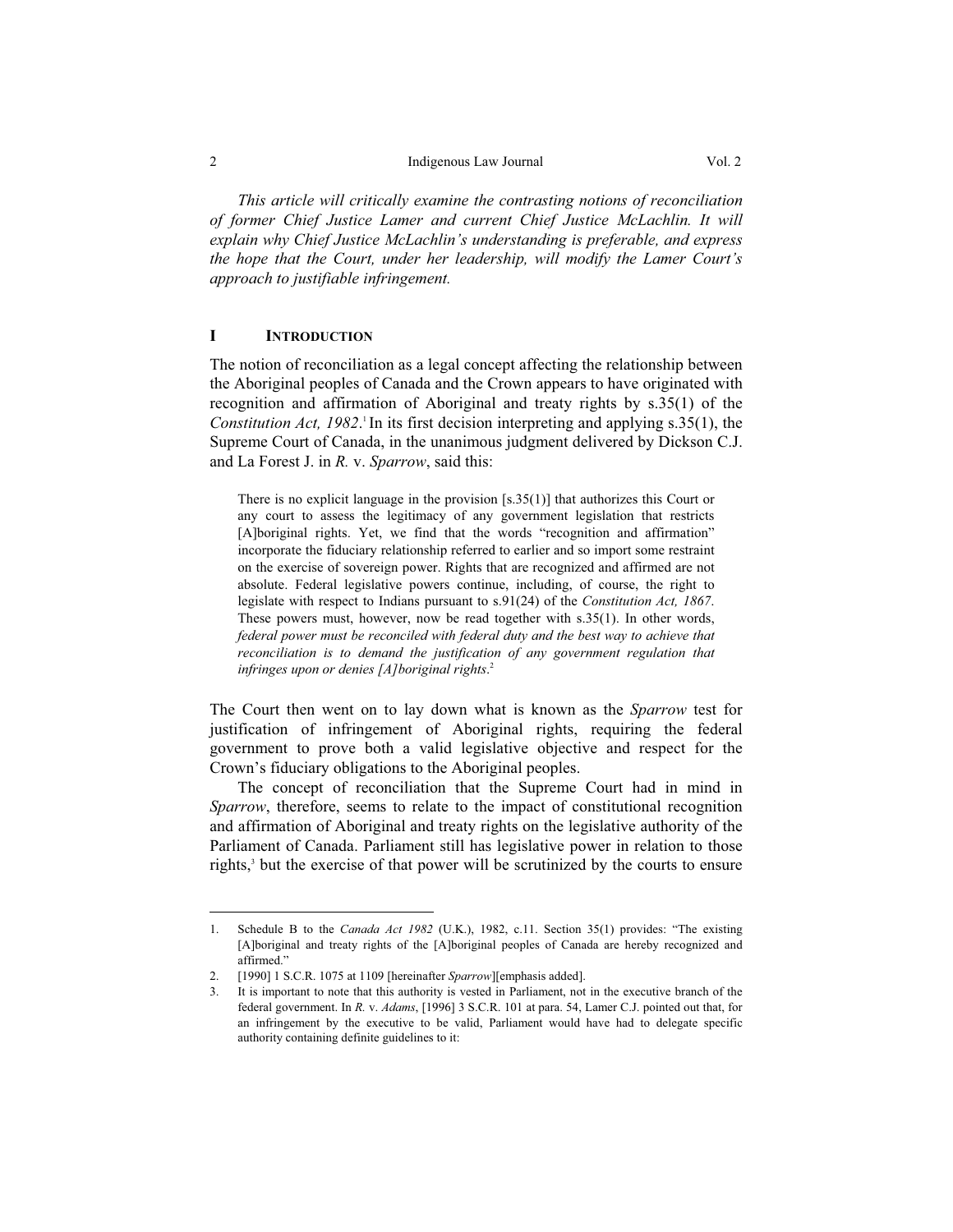-

that it is exercised only for compelling and substantial legislative objectives in ways that are consistent with the honour of the Crown and its fiduciary obligations.4 In the specific context of the Aboriginal right to fish for food, societal and ceremonial purposes that was at issue in *Sparrow*, this meant that after the valid legislative objective of conservation had been met, Parliament had to give the Aboriginal fishing right complete priority over fishing for commercial and sport purposes. Reconciliation did not involve taking account of the interests of non-Aboriginal users in the allocation of the fishery resource.

 The issue of reconciliation in the context of Aboriginal fishing rights was revisited by the Supreme Court in 1996 in what has become known as the *Van der Peet* trilogy. Of these three cases, *R.* v. *Van der Peet*<sup>5</sup> is the leading decision on the test for identifying and defining Aboriginal rights (apart from Aboriginal title to land<sup>6</sup>) and *R.* v. *Gladstone*<sup>7</sup> is the leading post-*Sparrow* decision on justification of infringements of Aboriginal rights.<sup>8</sup> In these cases, the then Chief Justice, Antonio Lamer, and the current Chief Justice, Beverley McLachlin, differed significantly on the meaning and application of the concept of reconciliation. This article will analyze and compare their respective views and show how Chief Justice McLachlin's understanding of reconciliation is more in

> In light of the Crown's unique fiduciary obligations towards [A]boriginal peoples, Parliament may not simply adopt an unstructured discretionary administrative regime which risks infringing [A]boriginal rights in a substantial number of applications in the absence of some specific guidance. If a statute confers an administrative discretion which may carry significant consequences for the exercise of an [A]boriginal right, the statute or its delegate regulations must outline specific criteria for the granting or refusal of that discretion which seek to accommodate the existence of [A]boriginal rights. In the absence of such specific guidance, the statute will fail to provide representatives of the Crown with sufficient directives to fulfil their fiduciary duties, and the statute will be found to represent an infringement of [A]boriginal rights under the *Sparrow* test.

 *A fortiori*, administrative or executive action that is *unsupported by legislative authority* will be incapable of infringing Aboriginal rights: see note 61. See also *R*. v. *Marshall [No. 1]*, [1999] 3 S.C.R. 456 at para. 64 [hereinafter *Marshall [No. 1]*] and *R*. v. *Marshall [No. 2],* [1999] 3 S.C.R. 533 at para. 33 [hereinafter *Marshall [No. 2]*], where the Court quoted this passage from *Adams* and applied it to treaty rights.

- 4. For critical commentary on this continuing legislative authority, see Kent McNeil, "Envisaging Constitutional Space for Aboriginal Governments" (1993) 19 Queen's L.J. 95, reprinted in Kent McNeil, *Emerging Justice? Essays on Indigenous Rights in Canada and Australia* (Saskatoon: University of Saskatchewan Native Law Centre, 2001) 184 [hereinafter *Emerging Justice*]. See also Gordon Christie, "Judicial Justification of Recent Developments in Aboriginal Law" (2002) 17 C.J.L.S. 41.
- 5. [1996] 2 S.C.R. 507 [hereinafter *Van der Peet*].
- 6. In *Delgamuukw* v. *British Columbia*, [1997] 3 S.C.R. 1010 [hereinafter *Delgamuukw*], the Court took a different approach to definition and proof of Aboriginal title: see notes 84-85 and accompanying text and Kent McNeil, *Defining Aboriginal Title in the 90's: Has the Supreme Court Finally Got It Right?* (Toronto: Robarts Centre for Canadian Studies, York University, 1998) [hereinafter *Defining Aboriginal*].
- 7. [1996] 2 S.C.R. 723 [hereinafter *Gladstone*].
- 8. The other decision in the trilogy, *R.* v. *N.T.C. Smokehouse*, [1996] 2 S.C.R. 672, will not be discussed in this article because reconciliation was not mentioned in it.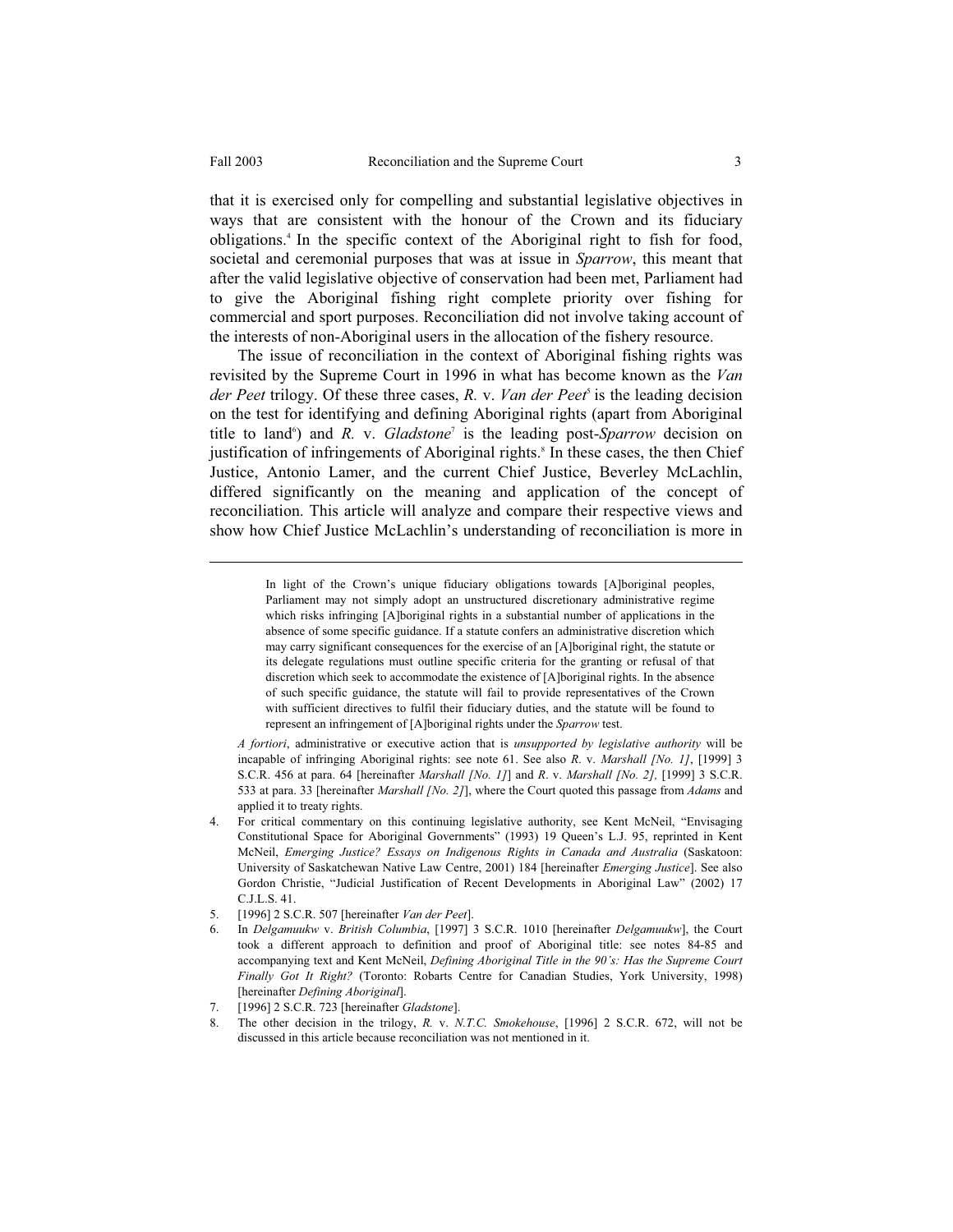keeping with the constitutional principles that should govern the relationship between Aboriginal peoples and the Crown.

#### **II CHIEF JUSTICE LAMER'S VIEWS**

The *Van der Peet* case involved prosecution of Dorothy Van der Peet, a member of the Sto:lo Nation in British Columbia, for violation of the federal *Fisheries Act*. 9 Ms. Van der Peet had sold ten salmon that had been caught by her common law partner and his brother under the authority of an Indian food fish licence. In defence, she asserted an Aboriginal right to sell the salmon and relied on s.35(1) of the *Constitution Act, 1982*. In rejecting this defence, Chief Justice Lamer, speaking for a majority of the Supreme Court, laid down the following test for identifying and defining Aboriginal rights:

[I]n order to be an [A]boriginal right an activity must be an element of a practice, custom or tradition integral to the distinctive culture of the [A]boriginal group claiming the right. $10$ 

The time at which this "integral to the distinctive culture" test is applied is immediately prior to contact between the Aboriginal people in question and Europeans.11 As Ms. Van der Peet "failed to demonstrate that the exchange of fish for money or other goods was an integral part of the distinctive Sto:lo society which existed prior to contact,"<sup>12</sup> the Supreme Court held that she had not proven her Aboriginal right, and so was guilty as charged.

 It is not my intention to reiterate the many legitimate criticisms that have already been directed at the "integral to the distinctive culture" test.13 Instead, I want to focus on Chief Justice Lamer's re-interpretation in *Van der Peet* of the concept of reconciliation that first appeared in Canadian Aboriginal rights law in *Sparrow.* Applying a "purposive analysis" to s.35(1), Lamer C.J. said this:

[W]hat s.35(1) does is provide the constitutional framework through which the fact that [A]boriginals lived on the land in distinctive societies, with their own practices, traditions and cultures, is acknowledged and *reconciled with the sovereignty of the Crown*. The substantive rights which fall within the provision must be defined in light of this purpose; the [A]boriginal rights recognized and affirmed by s.35(1)

 <sup>9.</sup> R.S.C. 1970, c. F-14, now R.S.C. 1985, c. F-14.

<sup>10</sup>*. Van der Peet*, *supra* note 5 at para. 46.

<sup>11</sup>*. Ibid*. at paras. 60-67. See also *R.* v. *Adams*, *supra* note 3 at paras. 37-46; *R.* v. *Côté*, [1997] 3 S.C.R. 139 at paras. 58-68.

<sup>12.</sup> *Van der Peet, supra* note 5 at para. 91.

<sup>13.</sup> See *e.g.* Russel Lawrence Barsh and James Youngblood Henderson, "The Supreme Court's *Van der Peet* Trilogy: Naive Imperialism and Ropes of Sand" (1997) 42 McGill L.J. 993; Catherine Bell, "New Directions in the Law of Aboriginal Rights" (1998) 77 Can. Bar Rev. 36; John Borrows, *Recovering Canada: The Resurgence of Indigenous Law* (Toronto: University of Toronto Press, 2002) at 56-76.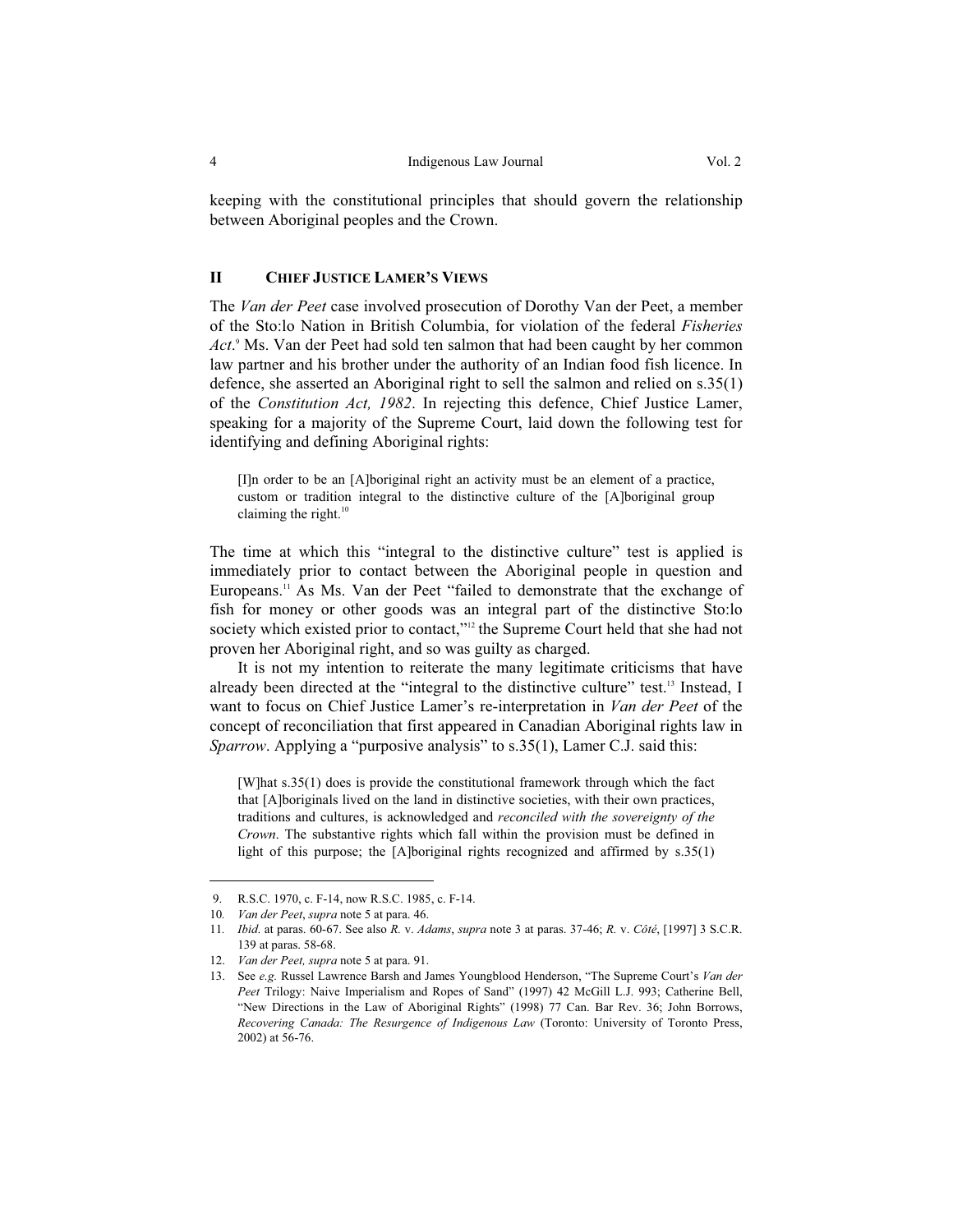For the Chief Justice, then, the reconciliation that s.35(1) was designed to achieve related both to the pre-contact origins of Aboriginal rights and to the legislative authority over those rights that accompanied Crown acquisition of sovereignty.<sup>15</sup> In both respects, reconciliation appears to operate to the disadvantage of the Aboriginal peoples.<sup>16</sup>

 In the introduction to his analysis in *Van der Peet*, Lamer C.J. said that the "task of this Court is to define Aboriginal rights in a manner which recognizes that Aboriginal rights are *rights* but which does so without losing sight of the fact that they are rights held by Aboriginal people because they are *Aboriginal*."17 He distinguished Aboriginal rights from rights guaranteed by the *Canadian Charter of Rights and Freedoms* because the latter are held by all members of Canadian society, whereas the former are held only by Aboriginal peoples:

The Court must neither lose sight of the generalized constitutional status of what s.35(1) protects, nor can it ignore the necessary specificity which comes from granting special constitutional protection to one part of Canadian society ... [A] purposive approach to s.35(1) will ensure that that which is found to fall within the provision is related to the provision's intended focus: Aboriginal peoples and their rights in relation to Canadian society as a whole.<sup>18</sup>

This passage reveals that, while the rights that are recognized and affirmed by s.35(1) are those that were already in existence when the section was enacted, $19$ 

<sup>14.</sup> *Van der Peet*, *supra* note 5 at para. 31 [emphasis added]. Lamer C.J. went on to find support for his conception of reconciliation in American and Australian law, as well as in academic commentary in Canada: *ibid.* at paras. 36-43.

<sup>15.</sup> The Supreme Court has deftly avoided the issue of how Crown sovereignty could have been acquired without Aboriginal consent. For critical commentary, see Michael Asch and Patrick Macklem, "Aboriginal Rights and Canadian Sovereignty: An Essay on *R.* v. *Sparrow*" (1991) 29 Alta. L. Rev*.* 498; John Borrows, "Sovereignty's Alchemy: An Analysis of *Delgamuukw* v. *British Columbia*" (1999) 37 Osgoode Hall L.J. 537; Michael Asch, "First Nations and the Derivation of Canada's Underlying Title: Comparing Perspectives on Legal Ideology" in Curtis Cook and Juan D. Lindau, eds., *Aboriginal Rights and Self-Government: The Canadian and Mexican Experience in North American Perspective* (Montreal & Kingston: McGill-Queen's University Press, 2000) 148.

<sup>16.</sup> While Lamer C.J. said that true reconciliation will place equal weight on Aboriginal and common law perspectives on Aboriginal rights (*Van der Peet*, *supra* note 5 at paras. 49-50), the formulation of the "integral to the distinctive culture" test in *Van der Peet* and its application in other cases such as *R.* v. *Pamajewon*, [1996] 2 S.C.R. 821 and *Mitchell* v. *M.N.R.*, [2001] 1 S.C.R. 911, reveal how little Aboriginal perspectives really count: see Kent McNeil, "Aboriginal Rights in Canada: From Title to Land to Territorial Sovereignty" (1998) 5 Tulsa J. Comp. & Int'l L. 253, at 261-62, 265, 292-93 [hereinafter "Aboriginal Rights"], reprinted in *Emerging Justice*, *supra* note 4, 58 at 66-67, 69-70, 96-97.

<sup>17.</sup> *Van der Peet*, *ibid*. at para. 20 [emphasis in original].

<sup>18.</sup> *Ibid.* at paras. 20-21.

<sup>19.</sup> See *Sparrow*, *supra* note 2 at 1091; *Van der Peet*, *ibid*. at para. 28.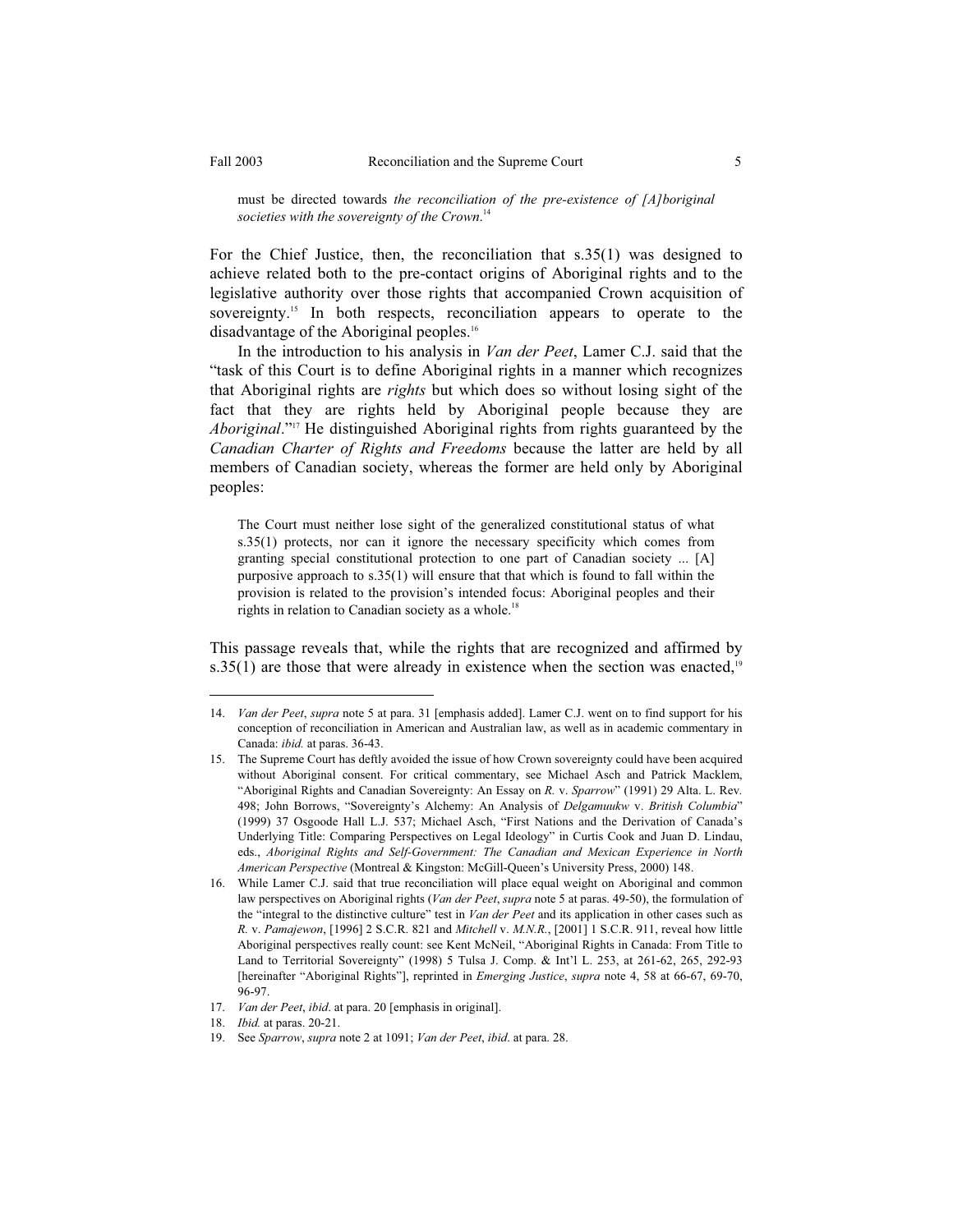constitutional recognition is somehow relevant (illogical as this may seem) to the *definition* of the rights because of "the *necessary specificity* which comes from granting special constitutional protection to one part of Canadian society."20 So it appears that, for Lamer C.J., constitutional recognition was a reason for restricting Aboriginal rights to practices, customs and traditions that were truly "Aboriginal," that is, that were central to distinctive Aboriginal societies as they existed prior to contact with Europeans.<sup>21</sup> The interests of reconciliation would not be served, in his opinion, by providing constitutional protection to practices, customs and traditions that were not crucial elements of those societies or that arose after contact.<sup>22</sup>

 As a majority of the Supreme Court found that Dorothy Van der Peet had not established her Aboriginal right to exchange fish, Chief Justice Lamer did not deal with the issue of justifiable infringement of Aboriginal rights in *Van der Peet*. That issue, however, did figure prominently in the Court's decision in *Gladstone*, 23 delivered the same day as *Van der Peet*. Donald and William Gladstone, who are members of the Heiltsuk Nation in British Columbia, had been charged under the *Fisheries Act<sup>24</sup>* with illegally attempting to sell herring spawn on kelp. They claimed an Aboriginal right to sell the herring spawn and, unlike Ms. Van der Peet, were able to prove it to the satisfaction of a majority of the Supreme Court by meeting the "integral to the distinctive culture" test.<sup>25</sup> The Crown failed to show that this right had been extinguished. As the appellants were able to demonstrate that their Aboriginal right to take and sell herring spawn on kelp in commercial quantities had been infringed by the *Fisheries Act*

- 23. *Supra* note 7.
- 24. *Supra* note 9.

<sup>20.</sup> *Van der Peet*, *ibid*. at para. 20 [emphasis added]; see also para. 29.

<sup>21.</sup> See *ibid.* at para. 44:

In order to fulfil the purpose underlying s.35(1)—*i.e.*, the protection and reconciliation of the interests which arise from the fact that prior to the arrival of Europeans in North America [A]boriginal peoples lived on the land in distinctive societies, with their own practices, customs and traditions—the test for identifying the [A]boriginal rights recognized and affirmed by s.35(1) must be directed at identifying the crucial elements of those pre-existing distinctive societies. It must, in other words, aim at identifying the practices, traditions and customs central to the [A]boriginal societies that existed in North America prior to contact with the Europeans.

See also *ibid.* at para. 57. For critical analysis, see the works cited *supra* note 13.

<sup>22.</sup> Lamer C.J. claimed, nonetheless, that he was not adopting a "frozen rights" approach, as pre-contact practices, customs and traditions could be modified to meet changing conditions as long as sufficient continuity was maintained: *Van der Peet*, *supra* note 5 at paras. 62-64. L'Heureux-Dubé J., in her dissenting opinion, forcefully disagreed: *ibid.* at paras. 164-79.

<sup>25.</sup> For valuable commentary, see Douglas C. Harris, "Territoriality, Aboriginal Rights, and the Heiltsuk Spawn-on-Kelp Fishery" (2000) 34 U.B.C. L. Rev. 195.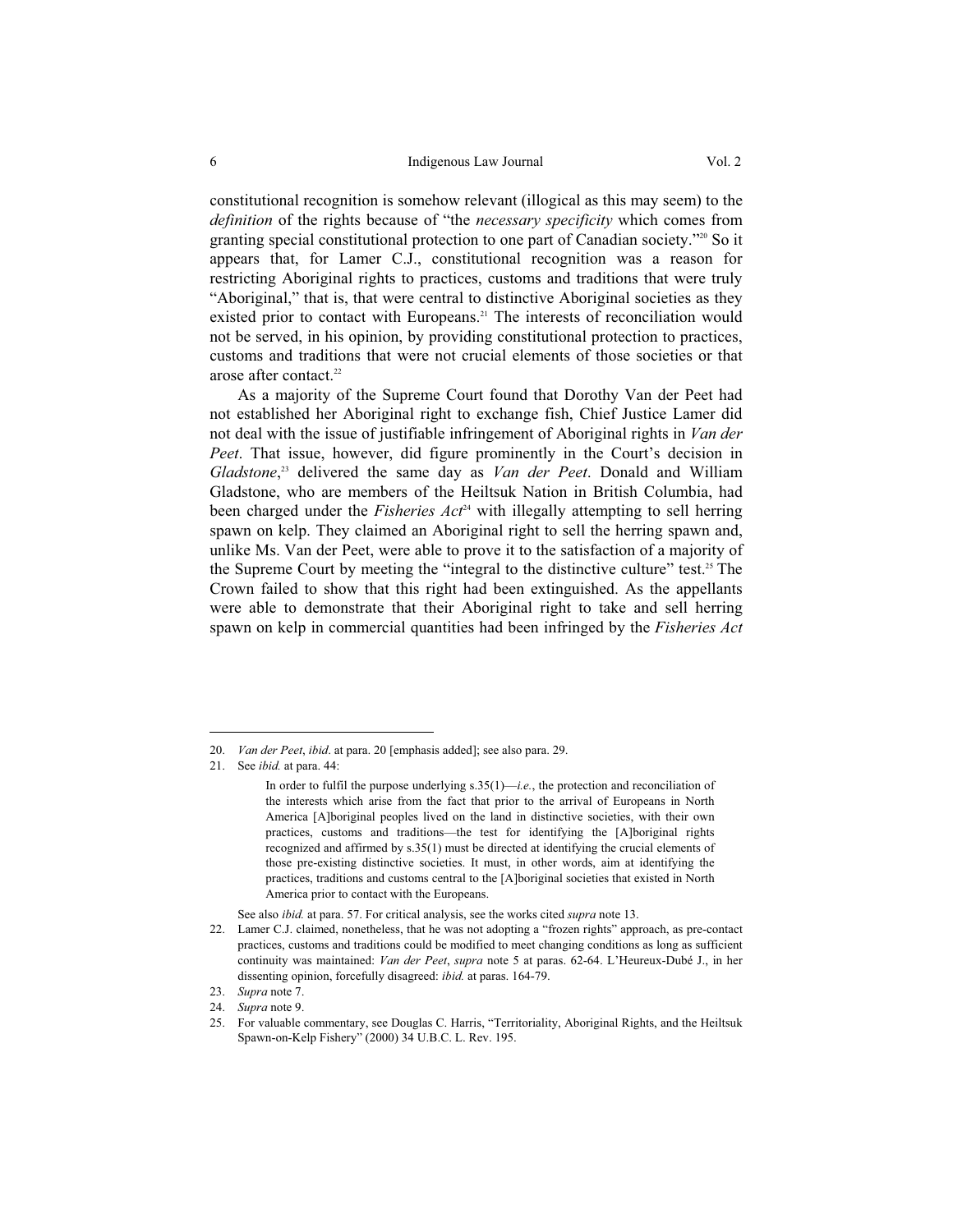and regulations made under it, a majority of the Court turned to the issue of justification of the infringement.<sup>26</sup>

 The majority judgment in *Gladstone* was also authored by Chief Justice Lamer. After outlining the test laid down in *Sparrow* for justification of infringement of Aboriginal rights, he said that, as the framework for analyzing Aboriginal rights depends on the legal and factual context, "it will be necessary to revisit the *Sparrow* test and to adapt the justification test it lays out in order to apply that test to the circumstances of this appeal."27 He found that the circumstances of *Gladstone* differed from those of *Sparrow* in two significant ways.

 First, the Aboriginal fishing right in *Sparrow* was limited to fishing for food, societal and ceremonial purposes, whereas the right in *Gladstone* was a fullblown commercial right. While the former was limited internally by the quantity of fish that could be consumed by the Aboriginal community, the latter had no internal limit—it was subject only to "the external constraints of the demand of the market and the availability of the resource."28 For Lamer C.J., this meant that the complete priority after conservation that had been accorded to the fishing right in *Sparrow* could not apply to the commercial right established in *Gladstone*, as "to give priority to [the latter] right in the manner suggested in *Sparrow* would be to give the right-holder exclusivity over any person not having an [A]boriginal right to participate in the herring spawn on kelp fishery."29 For this reason, the Chief Justice modified the way priority operates in a commercial context:

Where the [A]boriginal right is one that has no internal limitation then the doctrine of priority does not require that, after conservation goals have been met, the government allocate the fishery so that those holding an [A]boriginal right to exploit that fishery on a commercial basis are given an exclusive right to do so. Instead, the doctrine of priority requires that the government demonstrate that, in allocating the resource, it has taken account of the existence of [A]boriginal rights and allocated the resource in a manner respectful of the fact that those rights have priority over the exploitation of the fishery by other users. This right is at once both procedural and substantive: at the stage of justification the government must demonstrate both that

<sup>26.</sup> La Forest J., dissenting, was of the view that the appellants had not established their Aboriginal right, but had they done so he would have found it to have been extinguished. He was therefore able to avoid the justification issue entirely. L'Heureux-Dubé J. and McLachlin J. (as she then was) wrote judgments in which they concurred that a new trial was necessary. L'Heureux-Dubé J. agreed with the majority on the issue of justification, whereas McLachlin J. avoided this issue by concluding that a new trial was needed to determine whether the Aboriginal right had been infringed: see notes 38-39 and accompanying text.

<sup>27.</sup> *Gladstone*, *supra* note 7 at para. 56.

<sup>28.</sup> *Ibid.* at para. 57.

<sup>29.</sup> *Ibid.* at para. 59. Lamer C.J. however, could have avoided this perceived problem of a monopoly in another, more appropriate way, namely by limiting the exercise of the Heiltsuk's right to harvest herring spawn on kelp to their traditional fishing grounds: see Harris, *supra* note 25, esp. at 229-30. See also note 38.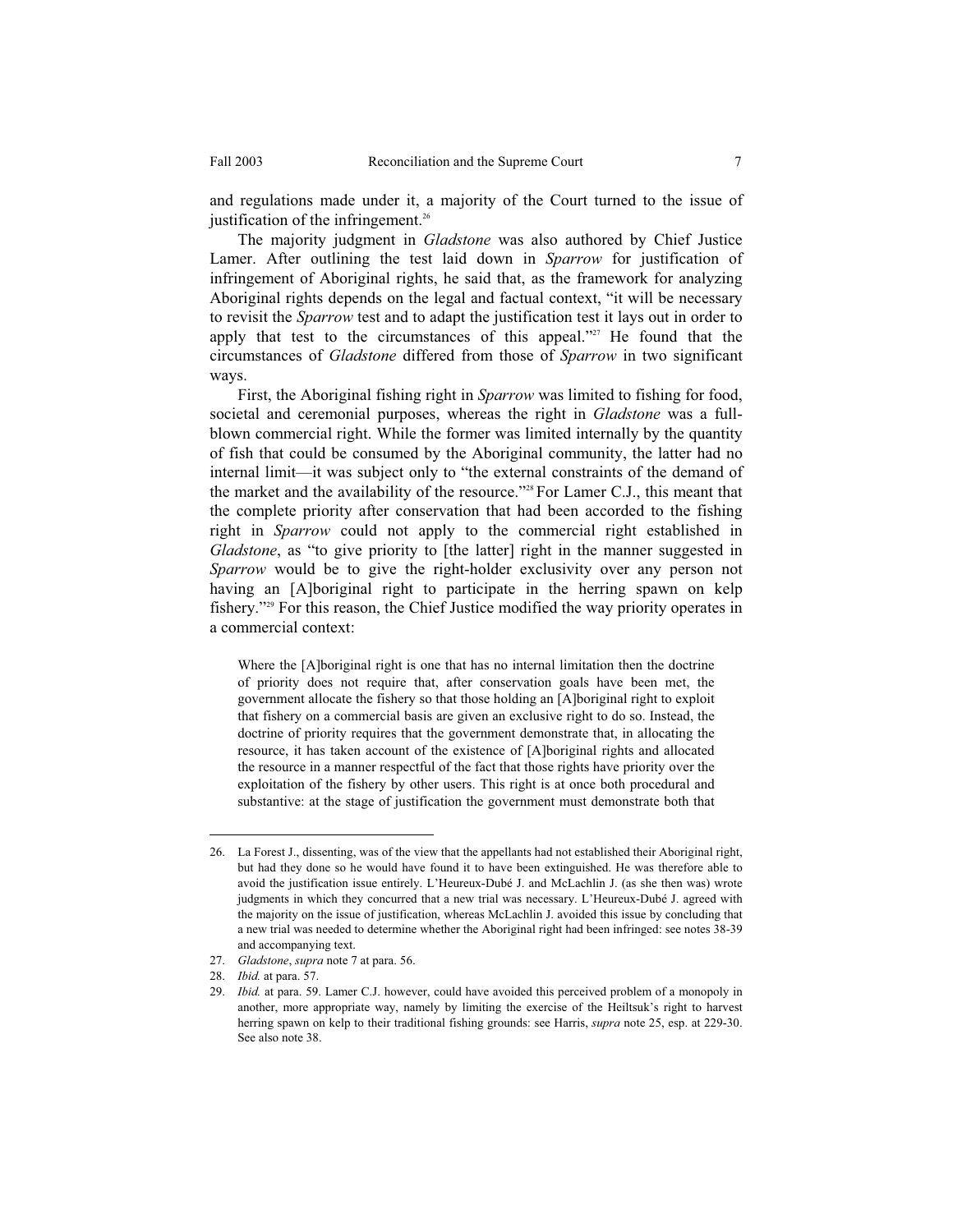the process by which it allocated the resource and the actual allocation of the resource which results from that process reflect the prior interest of [A]boriginal rights holders in the fishery.<sup>30</sup>

However, Lamer C.J. admitted that "[t]he content of this priority—something less than exclusivity but which nonetheless gives priority to the [A]boriginal right—must remain somewhat vague pending consideration of the government's actions in specific cases."31

 The second significant difference that Lamer C.J. saw between *Gladstone* and *Sparrow* was that, unlike *Sparrow*, the circumstances of *Gladstone* involved legislative objectives that went beyond conservation. Once conservation goals had been met, the government still had to allocate the herring resource among the various users. This led the Chief Justice to consider what kinds of objectives, in addition to conservation, might be sufficiently compelling and substantial to justify infringement. In doing so, he referred to the purposive approach to s.35(1) and the concept of reconciliation that he relied upon in *Van der Peet*, and then went on to observe:

In the context of the objectives which can be said to be compelling and substantial under the first branch of the *Sparrow* justification test, the import of these purposes is that the objectives which can be said to be compelling and substantial will be those directed at either the recognition of the prior occupation of North America by [A]boriginal peoples or—*and at the level of justification it is this purpose which may well be most relevant—at the reconciliation of [A]boriginal prior occupation with the assertion of sovereignty by the Crown.*<sup>32</sup>

At the justification stage of the analysis, reconciliation therefore provided Lamer C.J. with a rationale for expanding the range of legislative objectives that could meet the compelling and substantial requirement laid down in *Sparrow*. He said:

Because ... distinctive [A]boriginal societies exist within, and are a part of, a broader social, political and economic community, over which the Crown is sovereign, there are circumstances in which, in order to pursue objectives of compelling and substantial importance to that community as a whole (taking into account the fact that [A]boriginal societies are a part of that community), some limitation of those rights will be justifiable. Aboriginal rights are a necessary part of the reconciliation of [A]boriginal societies with the broader political community of which they are part; limits placed on those rights are, where the objectives furthered by those limits are of sufficient importance to the broader community as a whole, *equally* a necessary part of that reconciliation.<sup>33</sup>

<sup>30.</sup> *Gladstone*, *supra* note 7 at para. 62.

<sup>31.</sup> *Ibid.* at para. 63. Lamer C.J. however, did outline some of the factors that should be considered in determining whether the government had shown sufficient respect for the Aboriginal right: see *ibid.* at para. 64.

<sup>32.</sup> *Ibid.* at para. 72 [emphasis added].

<sup>33.</sup> *Ibid.* at para. 73 [emphasis in original].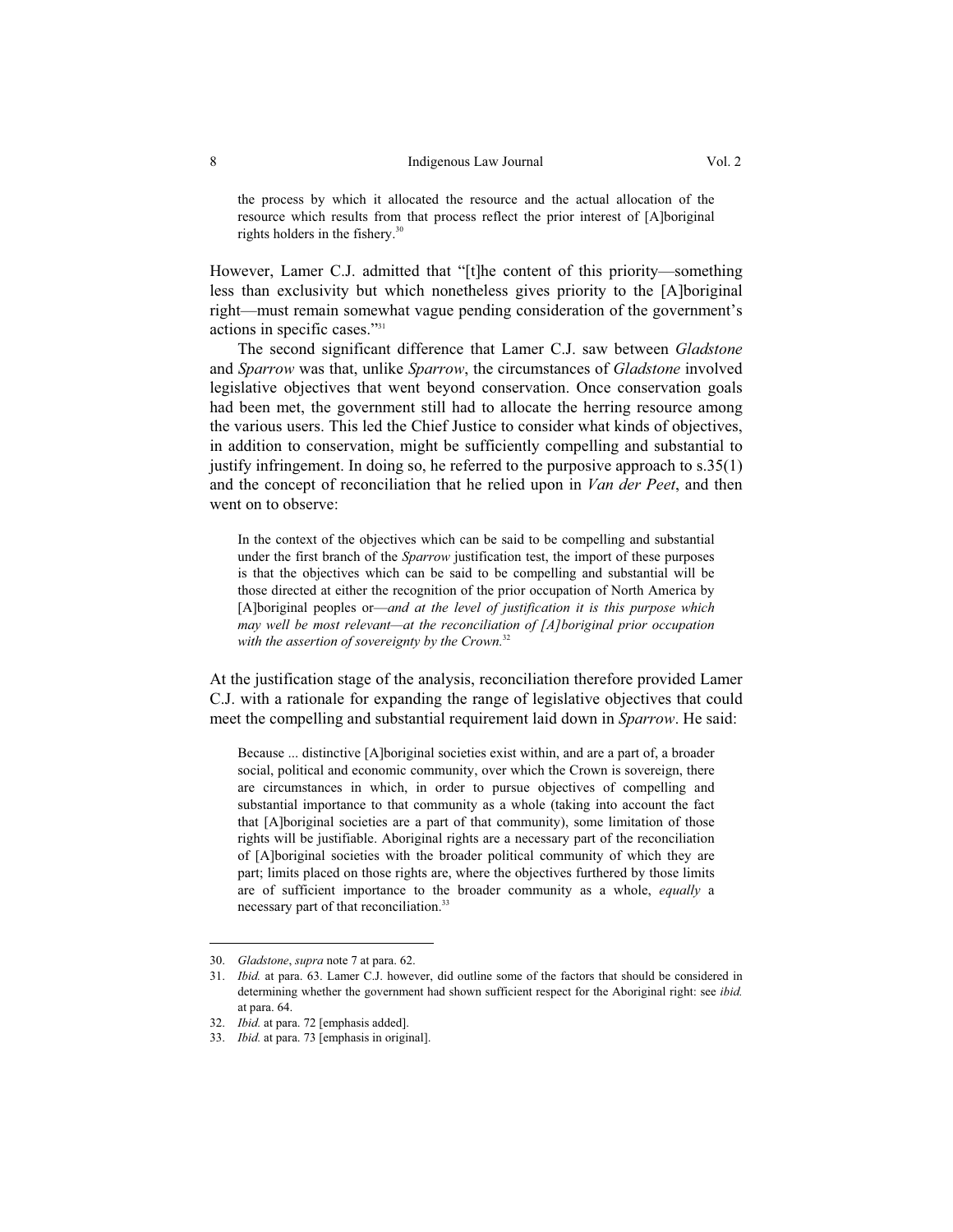After using conservation as an example of a legislative objective that achieves this goal of reconciliation, the Chief Justice went on to suggest objectives involving allocation of the fisheries resource that might also justify infringement of Aboriginal rights:

Although by no means making a definitive statement on this issue, I would suggest that with regards to distribution of the fisheries resource after conservation goals have been met, objectives such as the pursuit of economic and regional fairness, and the recognition of the historical reliance upon, and participation in, the fishery by non-[A]boriginal groups, are the type of objectives which can (at least in the right circumstances) satisfy this standard. *In the right circumstances, such objectives are*  in the interest of all Canadians and, more importantly, the reconciliation of *[A]boriginal societies with the rest of Canadian society may well depend on their successful attainment.*<sup>34</sup>

In this passage, I think an important aspect of Lamer C.J.'s conception of reconciliation is revealed: Aboriginal rights, even though they are constitutionally protected, might have to give way to the interests of other Canadians in order to achieve vague goals like "economic and regional fairness." Moreover, in determining whether allocation of a resource in a way that infringes Aboriginal rights is justified, courts can take account of historical, non-Aboriginal use of the resource. In other words, past violations of Aboriginal rights by non-Aboriginal persons apparently can be used to justify continuing infringements of those rights today.<sup>35</sup> The reason why this is permissible appears to be that "successful attainment" of reconciliation "may well depend" on this kind of balancing of rights and interests. In this context, reconciliation appears to relate more to the maintenance of established economic interests than to the protection of constitutional rights.36

 In *Gladstone*, Lamer C.J. did not have to go beyond the general framework he laid down for justifying infringements of Aboriginal rights in the context of allocation of fishery resources because no evidence had been presented at trial on this issue.37 He therefore ordered a new trial to determine whether the

<sup>34.</sup> *Ibid.* at para. 75 [emphasis in original].

<sup>35.</sup> To be constitutionally recognized in 1982, we have seen that Aboriginal rights have to meet the "integral to the distinctive culture" test: see notes 10-11 and accompanying text. This means that they must have originated from pre-contact Aboriginal practices, customs and traditions, and must not have been extinguished prior to the enactment of s.35(1). As the Aboriginal rights must have been in existence when non-Aboriginal persons began to use the resources to which those rights relate, historical non-Aboriginal resource use probably violated Aboriginal rights in many instances. For evidence of this in relation to the herring spawn on kelp fishery, see Harris, *supra* note 25.

<sup>36.</sup> For more detailed discussion, see Kent McNeil, "The Vulnerability of Aboriginal Land Rights in Canada and Australia" in Andrew Buck, John McLaren and Nancy Wright, eds., *Property Rights in the Colonial Imagination and Experience* (Vancouver: University of British Columbia Press) [forthcoming] [hereinafter "Vulnerability"].

<sup>37.</sup> The explanation for this was that the trial took place before the *Sparrow* decision laid down the justification test: see *Gladstone*, *supra* note 7 at para. 77.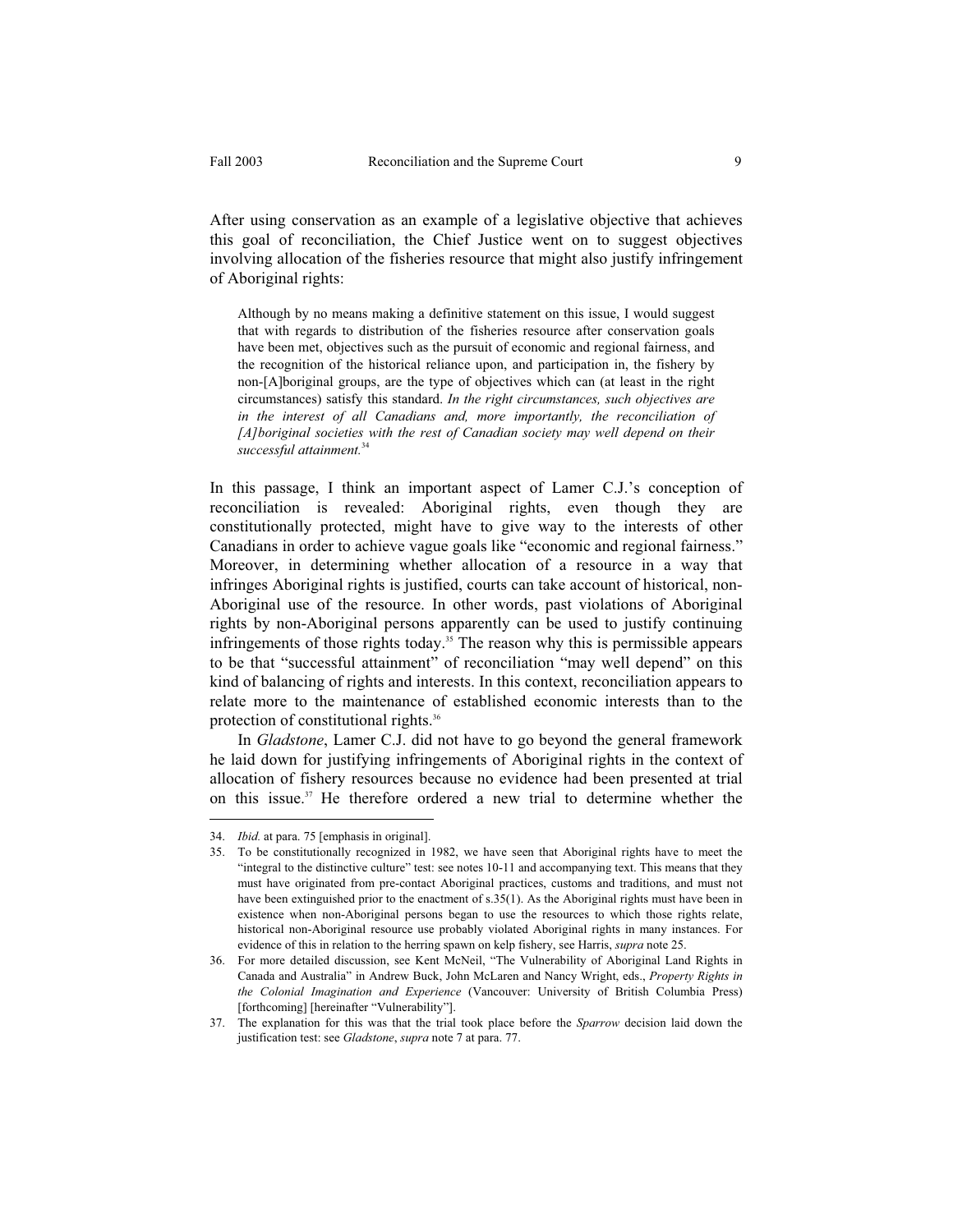infringement of the appellants' Aboriginal right to harvest and sell commercial quantities of herring spawn on kelp could be justified.

### **III MCLACHLIN J.'S VIEWS BEFORE SHE BECAME CHIEF JUSTICE**

McLachlin J. (as she then was) wrote her own judgment in *Gladstone*, in which she agreed that a new trial was necessary, but for reasons different from those of Lamer C.J. In her opinion, "the [A]boriginal right to trade in herring spawn on kelp from the Bella Bella region [the Heiltsuk territory] is limited to such trade as secures the modern equivalent of sustenance: the basics of food, clothing and housing, supplemented by a few amenities."<sup>38</sup> She thus defined the right more narrowly than the Chief Justice. She also disagreed with the majority on the issue of infringement, which in her view had not been established on the evidence. As she found that a new trial was necessary to decide this issue, she did not deal with justification, other than to observe:

If infringement were established at a new trial, the question of whether such an infringement was justified should be decided at that point, according to the principles set out in *Van der Peet*. 39

Given that Lamer C.J. did not discuss the issue of justification in *Van der Peet*, the principles McLachlin J. had in mind must have been those in her own dissenting judgment in that case. To understand her position on justification, we therefore need to return to *Van der Peet*.

 McLachlin J. began by addressing the question of whether Dorothy Van der Peet had established an Aboriginal fishing right within the meaning of s.35(1) of the *Constitution Act, 1982*. Speaking generally, she said the significance of s.35(1) is twofold: first, it entrenches Aboriginal rights in the Constitution so that, henceforth, "these rights can be limited only by treaty"; and second, it recognizes "the right of [A]boriginal peoples to fair recognition of [A]boriginal rights and settlement of [A]boriginal claims."40 After assessing the significance of s.35(1) in this way, she offered the following comments on Lamer C.J.'s view that the section's purpose is to achieve reconciliation:

<sup>38.</sup> *Ibid.* at para. 165. Note that Harris, *supra* note 25 at 230, thought that the words "from the Bella Bella region" hinted at a territorial limitation on the right that is not present in Lamer C.J.'s judgment: see note 29. See also *Van der Peet*, *supra* note 5 at para. 277, where McLachlin J. said: "If an [A]boriginal people can establish that it traditionally fished *in a certain area*, it continues to have a similar right to do so, barring extinguishment or treaty" [emphasis added]. In her dissent in that case, she found that the Sto:lo Nation have an Aboriginal right to take fish from the Fraser River for sustenance purposes: *ibid.* at para. 282. See also *Mitchell* v. *M.N.R.*, *supra* note 16, esp. at paras. 55- 60, where she did place a geographical limitation on a claimed right to trade.

<sup>39.</sup> *Gladstone*, *supra* note 7 at para. 174.

<sup>40.</sup> *Van der Peet*, *supra* note 5 at para. 229.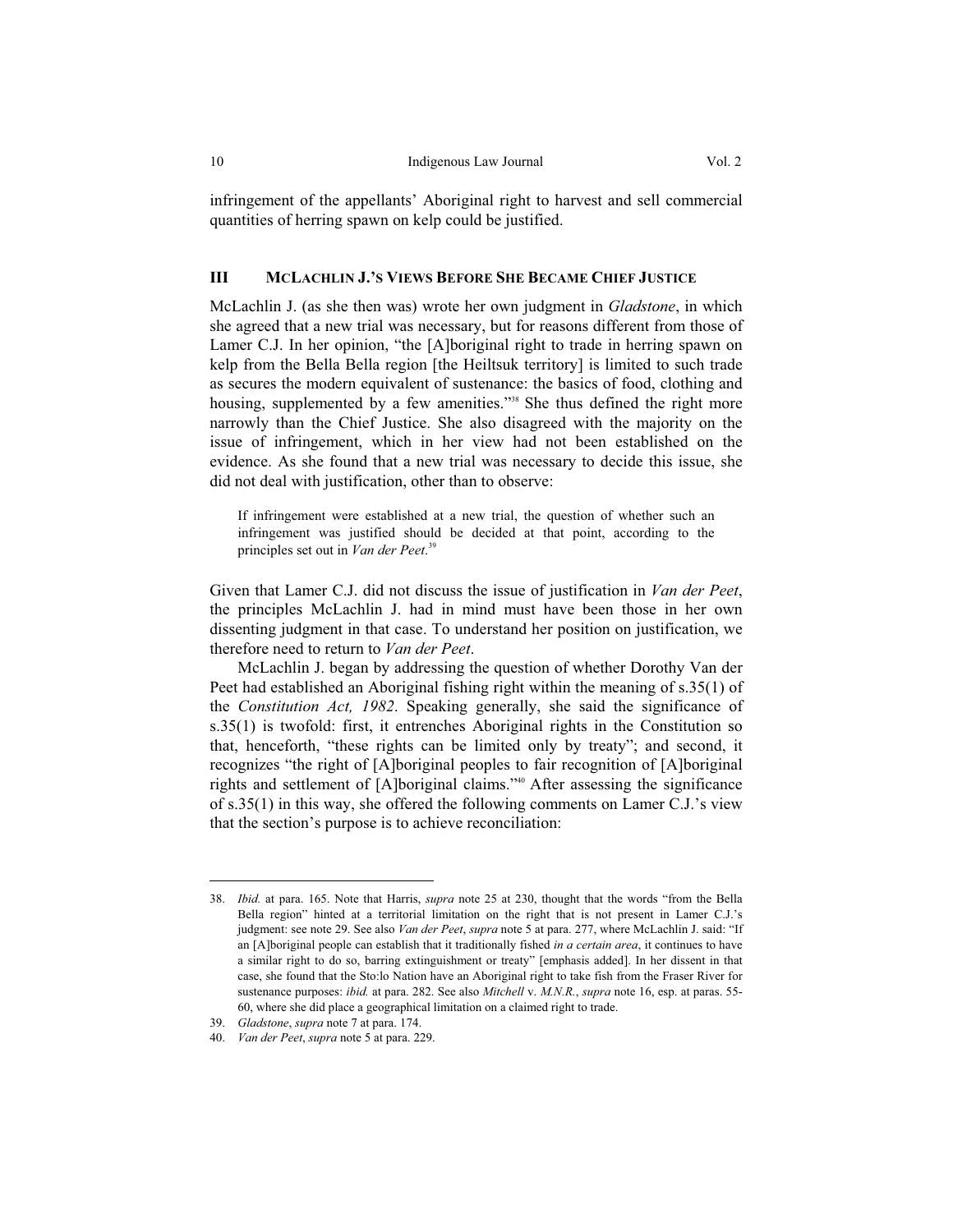It may not be wrong to assert, as the Chief Justice does, that the dual purposes of s.35(1) are first to recognize the fact that the land was occupied prior to European settlement and second, to reconcile the assertion of sovereignty with this prior occupation. But it is, with respect, incomplete. As the foregoing passages from *Sparrow* attest, $\begin{bmatrix} 4 & 1 \\ 1 & 8 \end{bmatrix}$  s.35(1) recognizes not only prior [A]boriginal occupation, but also a prior legal regime giving rise to [A]boriginal rights which persist, absent extinguishment. And it seeks not only to reconcile these claims with European settlement and sovereignty but also *to reconcile them in a way that provides the basis for a just and lasting settlement of [A]boriginal claims consistent with the high standard which the law imposes on the Crown in its dealings with [A]boriginal peoples.*<sup>42</sup>

She then repeated the Court's view in *Sparrow* that, as a consequence of s.35(1),

[f]ederal power is to be reconciled with [A]boriginal rights by means of the doctrine of justification. The federal government can legislate to limit the exercise of [A]boriginal rights, but only to the extent that the limitation is justified and only in accordance with the high standard of honourable dealing which the Constitution and the law imposed on the government in its relations with [A]boriginals.<sup>43</sup>

Unlike Lamer C.J., McLachlin J. did not rely on constitutional recognition and the concept of reconciliation to limit the scope of Aboriginal rights. And while agreeing with him that an activity, to qualify as an Aboriginal right, "must be an element of a practice, custom or tradition integral to the distinctive culture of the [A]boriginal group claiming the right,"<sup>44</sup> she was critical of his elaboration of the "integral to the distinctive culture" test.45 Instead, she preferred to take what she called an "empirical historical approach"<sup>46</sup> to the definition of Aboriginal rights:

In my view, the better approach to defining [A]boriginal rights is an empirical approach. Rather than attempting to describe *a priori* what an Aboriginal right is, we should look to history to see what sorts of practices have been identified as [A]boriginal rights in the past. From this we may draw inferences as to the sort of things which may qualify as [A]boriginal rights under s.35(1). Confronted by a particular claim, we should ask, "Is this *like* the sort of thing which the law has

<sup>41.</sup> In the previous paragraph, McLachlin J. had quoted the following from *Sparrow*, *supra* note 2 at 1105:

 <sup>35(1)</sup> of the *Constitution Act, 1982* represents the culmination of a long and difficult struggle in both the political forum and the courts for the constitutional recognition of [A]boriginal rights. The strong representations of [N]ative associations and other groups concerned with the welfare of Canada's [A]boriginal peoples made the adoption of s.35(1) possible ... Section 35(1), at the least, provides a solid constitutional base upon which subsequent negotiations can take place. It also affords [A]boriginal peoples constitutional protection against provincial legislative power.

<sup>42.</sup> *Van der Peet*, *supra* note 5 at para. 230 [emphasis added].

<sup>43.</sup> *Ibid.* at para. 231. See also text accompanying note 2.

<sup>44.</sup> *Ibid.* at para. 255, quoting from Lamer C.J.'s judgment at para. 46.

<sup>45.</sup> *Ibid.* at paras. 255-59.

<sup>46.</sup> *Ibid.*, heading before para. 260 [italics removed and upper case replaced with lower case].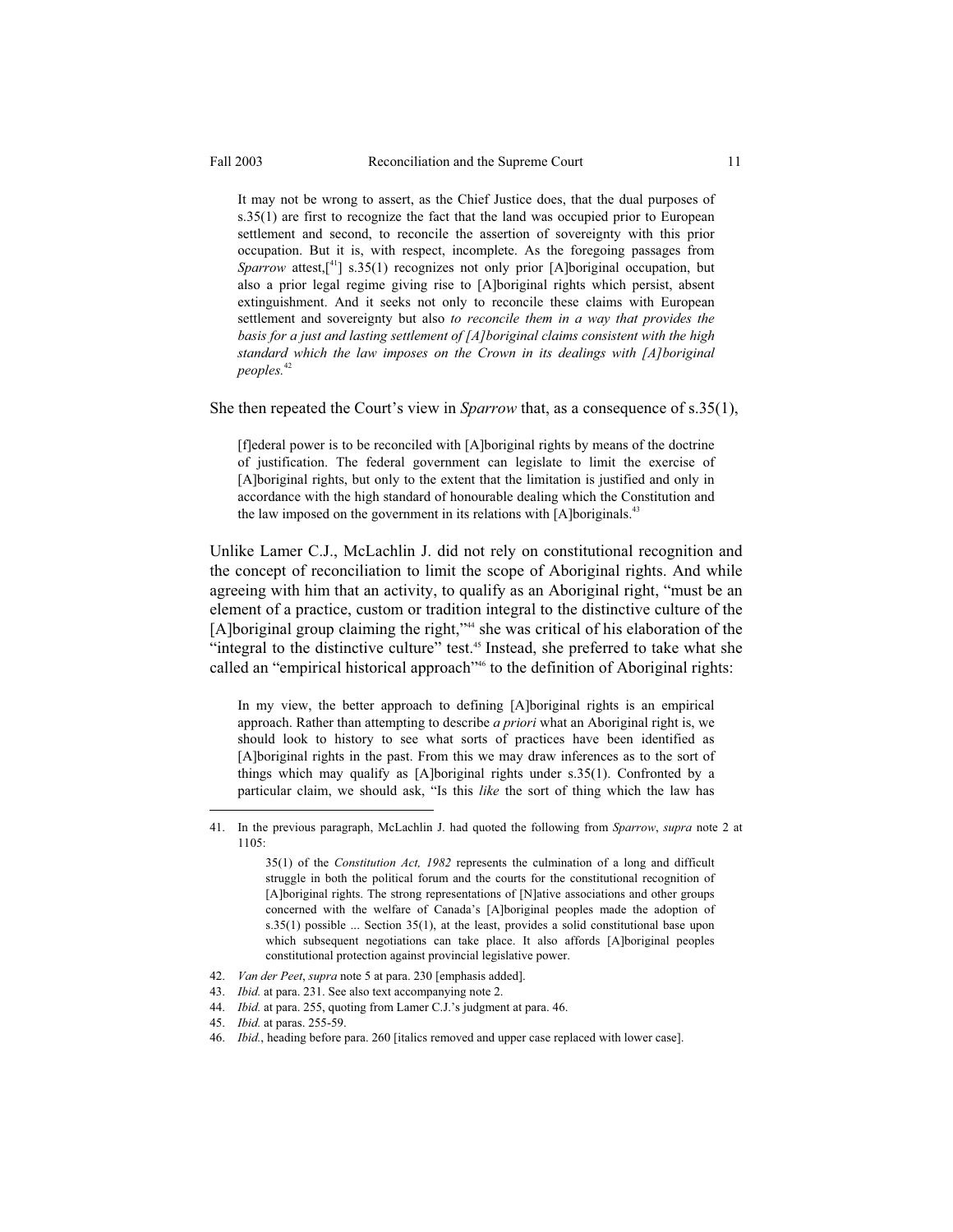recognized in the past?" This is the time-honoured methodology of the common  $law<sup>4</sup>$ 

McLachlin J. found evidence in the *Royal Proclamation* of 1763<sup>48</sup> and the Indian treaties of

the acceptance by the colonizers of the principle that the [A]boriginal peoples who occupied what is now Canada were regarded as possessing the [A]boriginal right to live off their lands and the resources found in their forests and streams to the extent they had traditionally done so. The fundamental understanding—the *Grundnorm* of settlement in Canada—was that the [A]boriginal people could only be deprived of the sustenance they traditionally drew from the land and adjacent waters by solemn treaty with the Crown, on terms that would ensure to them and to their successors a replacement for the livelihood that their lands, forests and streams had since ancestral times provided them.<sup>49</sup>

She concluded that the fundamental right of the Aboriginal peoples to use the land as they had traditionally done for sustenance is "enshrined in s.35(1)."<sup>50</sup> Applying this general approach to Aboriginal fishing rights, she expressed the view that trade in fish could be engaged in to provide for sustenance in the present-day if that is "the only way of using the resource to provide the modern equivalent of what they traditionally took."51 Apparently, then, Aboriginal people do not have to prove that trade in fish was a traditional practice as long as they can establish that they derived sustenance from fishing.<sup>52</sup> Once that is established, their present-day right to sustenance can involve trade "to provide basic housing, transportation, clothing and amenities—the modern equivalent of what the [A]boriginal people in question formerly took from the land or the fishery."53 As the evidence in *Van der Peet* established both that the Sto:lo had used fish from the Fraser River for centuries to sustain themselves and that the scale of fishing involved in the case was well within the quantity required for a moderate livelihood, and since the Crown had failed to prove extinguishment,

<sup>47.</sup> *Ibid.* at para. 261 [emphasis in original].

<sup>48.</sup> R.S.C. 1985, App. II, No. 1.

<sup>49.</sup> *Van der Peet*, *supra* note 5 at para. 272.

<sup>50.</sup> *Ibid.* at para. 275.

<sup>51.</sup> *Ibid.* at para. 278. Note that McLachlin J. rejected the distinction Lamer C.J. drew between commercial fishing and small-scale exchange of fish for money and other goods. For her, any sale of fish is commercial. See *ibid.* at paras. 233-37.

<sup>52.</sup> She drew a distinction between Aboriginal rights, which should be defined broadly and which remain constant, and the exercise of those rights, which "may take many forms and vary from place to place and from time to time": *ibid.* at para. 238. Note, however, that for her not all Aboriginal people who fished historically would have a right to derive sustenance from fishing, as occasional fishing for food or sport "would not support a right to fish for purposes of sale, much less to fish to the extent needed to provide a moderate livelihood": *ibid.* at para. 279.

<sup>53.</sup> Her judgment in *Gladstone* is consistent with this: see note 38 and accompanying text.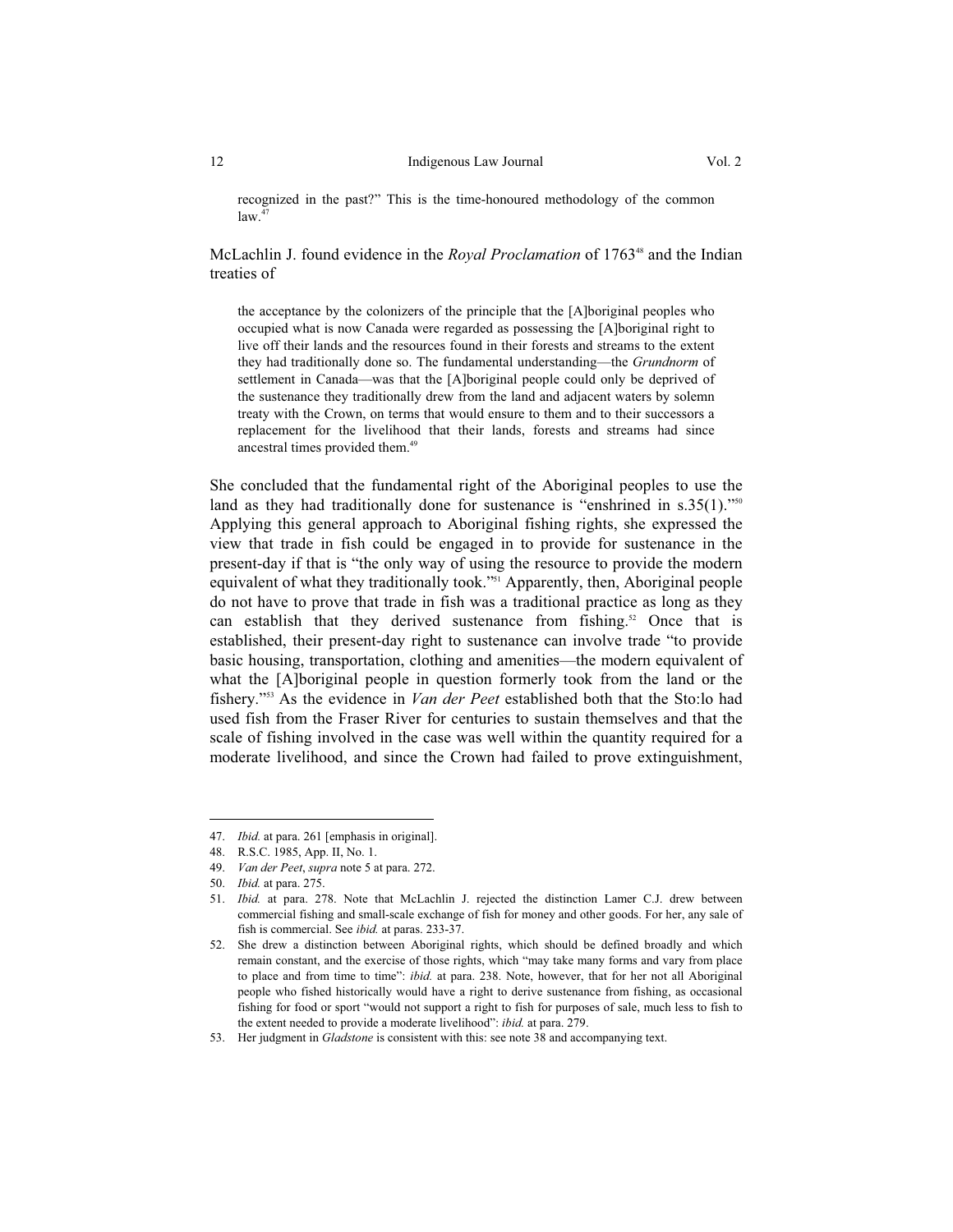McLachlin J. found that Dorothy Van der Peet had been exercising an existing Aboriginal right when she sold the fish.<sup>54</sup>

 As mentioned above, reconciliation was not really a factor in McLachlin J.'s approach to the identification and definition of Aboriginal rights. In her view, these rights arose from pre-existing Aboriginal customs and laws,<sup>55</sup> which the common law recognized.<sup>56</sup> We have seen that, for her, the purposes of  $s.35(1)$ were "to preclude extinguishment and to provide a firm foundation for settlement of [A]boriginal claims."<sup>57</sup> She therefore addressed the issue of reconciliation mainly in the context of justification of infringement of Aboriginal rights. In this respect, her criticisms of Chief Justice Lamer's approach in *Gladstone* were devastating.

 After finding that a *prima facie* infringement of Dorothy Van der Peet's Aboriginal fishing right had been established, McLachlin J. turned to the issue of justification, which she said involved "an inquiry into the extent the state can limit the exercise of the right on the ground of policy."58 Her use of the words "limit the exercise of the right" is significant because she thought that, in the context of the fishing right in question, s.35(1) had taken away the authority of Parliament to limit the right itself.<sup>59</sup> Post-s.35(1), non-Aboriginal regulatory power has been limited to conservation of the resource and other compelling and substantial objectives, such as prevention of harm to Aboriginal people and others.60 More generally, she said that "the Crown may prohibit exploitation of the resource that is incompatible with its continued and responsible use."61 While she did envisage that "future cases may endorse limitation of [A]boriginal rights on other bases," she said that, "[f]or the purposes of this case ... it may be ventured that the range of permitted limitation of an established [A]boriginal right is confined to the *exercise* of the right rather than the diminution, extinguishment or transfer of the right to others."<sup>62</sup>

<sup>54.</sup> *Van der Peet*, *supra* note 5 at paras. 282-95.

<sup>55.</sup> She also rejected Lamer C.J.'s pre-contact time frame. For her, the traditional laws and customs that give rise to Aboriginal rights are those that "held sway before superimposition of European laws and customs," which in some cases occurred long after contact: *ibid.* at para. 248.

<sup>56.</sup> *Ibid.* at paras. 261-69.

<sup>57.</sup> *Ibid.* at para. 232, summarizing her views on the significance of s.35(1). See notes 40-42 and accompanying text.

<sup>58.</sup> *Ibid.* at para. 301.

<sup>59.</sup> See *ibid.* at paras. 238-42, where she distinguished between Aboriginal rights and the exercise of those rights.

<sup>60.</sup> *Ibid.* at para. 305, relying on *Sparrow*, *supra* note 2 at 1113.

<sup>61.</sup> *Van der Peet*, *supra* note 5 at para. 302. McLachlin J.'s use of the word "Crown" in this context is problematic, as it might suggest that the executive branch of government can regulate the constitutional rights of the Aboriginal peoples. Legislative authority apart, this cannot be so, as even the common law protects legal rights against the prerogative power of the Crown: see Kent McNeil, "Extinguishment of Aboriginal Title in Canada: Treaties, Legislation, and Judicial Discretion" (2001-2002) 33 Ottawa L. Rev. 301. See also note 3. So what McLachlin J. probably had in mind was the Crown acting through Parliament or exercising authority delegated to it by Parliament.

<sup>62.</sup> *Van der Peet*, *supra* note 5 at para. 306 [emphasis in original].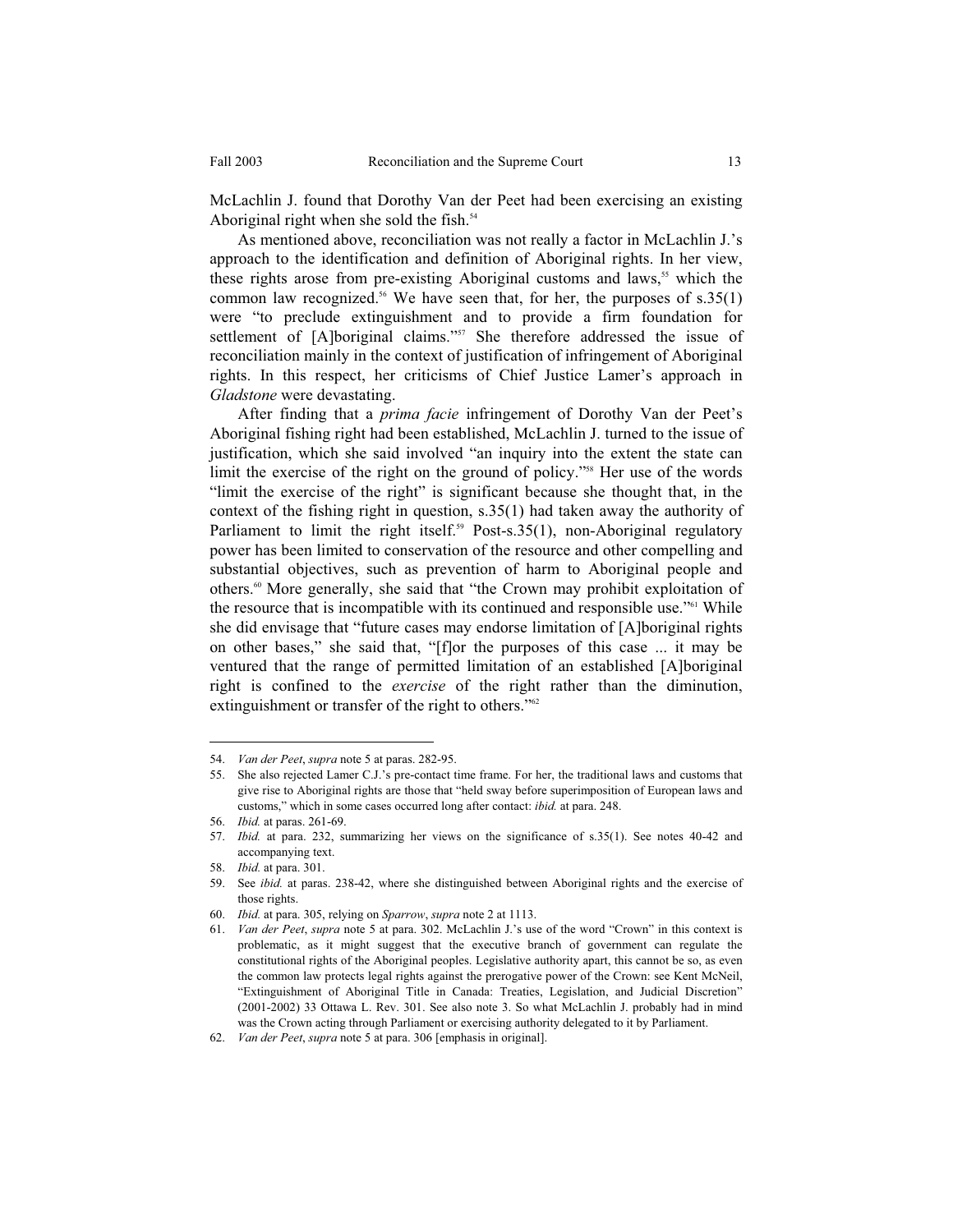Having defined the right at issue in such a way that it possesses no internal limits, the Chief Justice compensates by adopting a large view of justification which cuts back the right on the ground that this is required for reconciliation and social harmony: *Gladstone*, at paras. 73 to 75. I would respectfully decline to adopt this concept of justification for three reasons. First, it runs counter to the authorities, as I understand them. Second, it is indeterminate and ultimately more political than legal. Finally, if the right is more circumspectly defined, as I propose, this expansive definition of justification is not required.<sup>63</sup>

Regarding the authorities, McLachlin J. compared the compelling and substantial legislative objectives of conservation and safety referred to in *Sparrow* with the economic, regional, and non-Aboriginal interests mentioned by Lamer C.J. in *Gladstone*:

The extension of the concept of compelling objective to matters like economic and regional fairness and the interests of non-[A]boriginal fishers ... would negate the very [A]boriginal right to fish itself, *on the ground that this is required for the reconciliation of [A]boriginal rights and other interests and the consequent good of the community as a whole. This is not limitation required for the responsible exercise of the right, but rather limitation on the basis of the economic demands of non-[A]boriginals.* It is a limitation of a different order than the conservation, harm prevention type of limitation sanctioned in *Sparrow*. 64

McLachlin J. found that Chief Justice Lamer deviated from *Sparrow* in regard to the second aspect of the justification test as well, namely, respect for the Crown's fiduciary obligations. She said this:

The duty of a fiduciary, or trustee, is to protect and conserve the interest of the person whose property is entrusted to him. In the context of [A]boriginal rights, this requires that the Crown not only preserve the [A]boriginal people's interest, but also manage it well: *Guerin*.<sup>[65</sup>] The Chief Justice's test, however, would appear to permit the constitutional [A]boriginal fishing right to be conveyed by regulation, law or executive act to non-[N]ative fishers who have historically fished in the area in the interests of community harmony and reconciliation of [A]boriginal and non- [A]boriginal interests.<sup>66</sup>

For her, then, Lamer C.J.'s approach was inconsistent with the Crown's fiduciary obligations and undermined the priority that Aboriginal rights are supposed to enjoy because they are constitutionally protected. $67$ 

<sup>63.</sup> *Ibid.* at para. 302.

<sup>64.</sup> *Ibid.* at para. 306 [emphasis added].

<sup>65</sup>*. Guerin* v. *The Queen*, [1984] 2 S.C.R. 335.

<sup>66.</sup> *Van der Peet*, *supra* note 5 at para. 307.

<sup>67.</sup> *Ibid.* at paras. 307-8.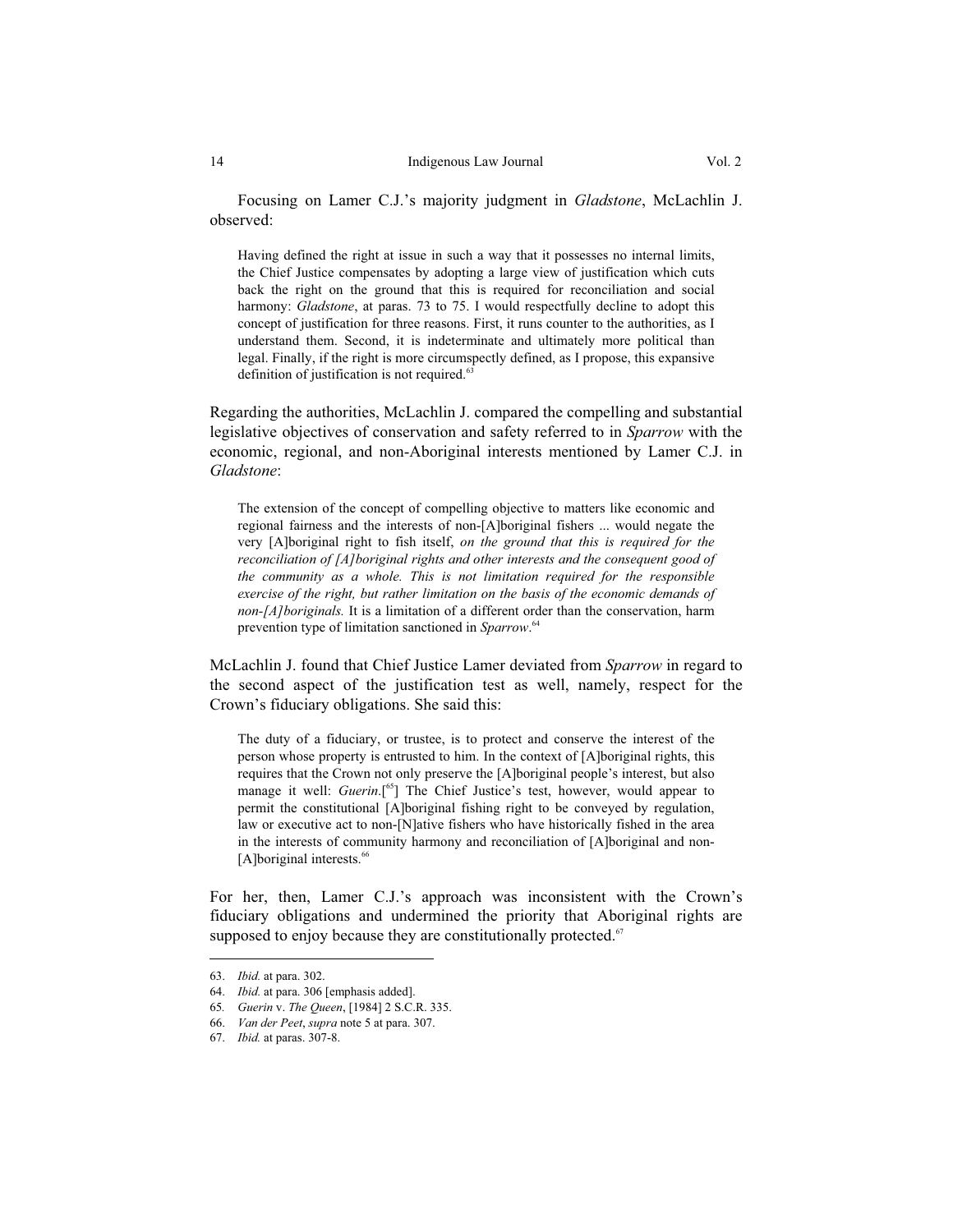McLachlin J.'s second objection to the Chief Justice's approach to justification was that "it is indeterminate and ultimately may speak more to the politically expedient than to legal entitlement."<sup>68</sup> She elaborated as follows:

"In the right circumstances," themselves undefined, governments may abridge [A]boriginal rights on the basis of an undetermined variety of considerations. While "account" must be taken of the [N]ative interest and the Crown's fiduciary obligation, one is left uncertain as to what degree. At the broadest reach, whatever the government of the day deems necessary in order to reconcile [A]boriginal and non-[A]boriginal interests might pass muster. In narrower incarnations, the result will depend on doctrine yet to be determined. Upon challenge in the courts, the focus will predictably be on the social justifiability of the measure rather than the rights guaranteed.<sup>69</sup>

She then turned to her third reason for disagreeing with the Chief Justice and addressed the issue of reconciliation directly in a passage that deserves to be quoted at length:

My third observation is that the proposed departure from the principle of justification elaborated in *Sparrow* is unnecessary to provide the "reconciliation" of [A]boriginal and non-[A]boriginal interests which is said to require it. The Chief Justice correctly identifies reconciliation between [A]boriginal and non-[A]boriginal communities as a goal of fundamental importance. The desire for reconciliation, in many cases long overdue, lay behind the adoption of s.35(1) of the *Constitution Act, 1982*. As *Sparrow* recognized, one of the two fundamental purposes of s.35(1) was the achievement of a just and lasting settlement of [A]boriginal claims. The Chief Justice also correctly notes that such a settlement must be founded on reconciliation of [A]boriginal rights with the larger non-[A]boriginal culture in which they must, of necessity, find their exercise ... . *The question is how this reconciliation of the different legal cultures of [A]boriginal and non-[A]boriginal peoples is to be accomplished. More particularly, does the goal of reconciliation of [A]boriginal and non-[A]boriginal interests require that we permit the Crown to require a judicially authorized transfer of the [A]boriginal right to non-[A]boriginals without the consent of the [A]boriginal people, without treaty, and without compensation? I cannot think it does.*<sup>7</sup>

McLachlin J. observed that her own historical approach to the definition of Aboriginal rights would generally limit them to "the basics of food, clothing and housing, supplemented by a few amenities," as Aboriginal societies generally did not value "excess or accumulated wealth."71 So if this approach is adopted,

the right imposes its own internal limit—equivalence with what by ancestral law and custom the [A]boriginal people in question took from the resource. The government

<sup>68.</sup> *Ibid.* at para. 309.

<sup>69.</sup> *Ibid.* at para. 309.

<sup>70.</sup> *Ibid.* at para. 310 [emphasis added].

<sup>71.</sup> *Ibid.* at para. 311. See also notes 49-53 and accompanying text.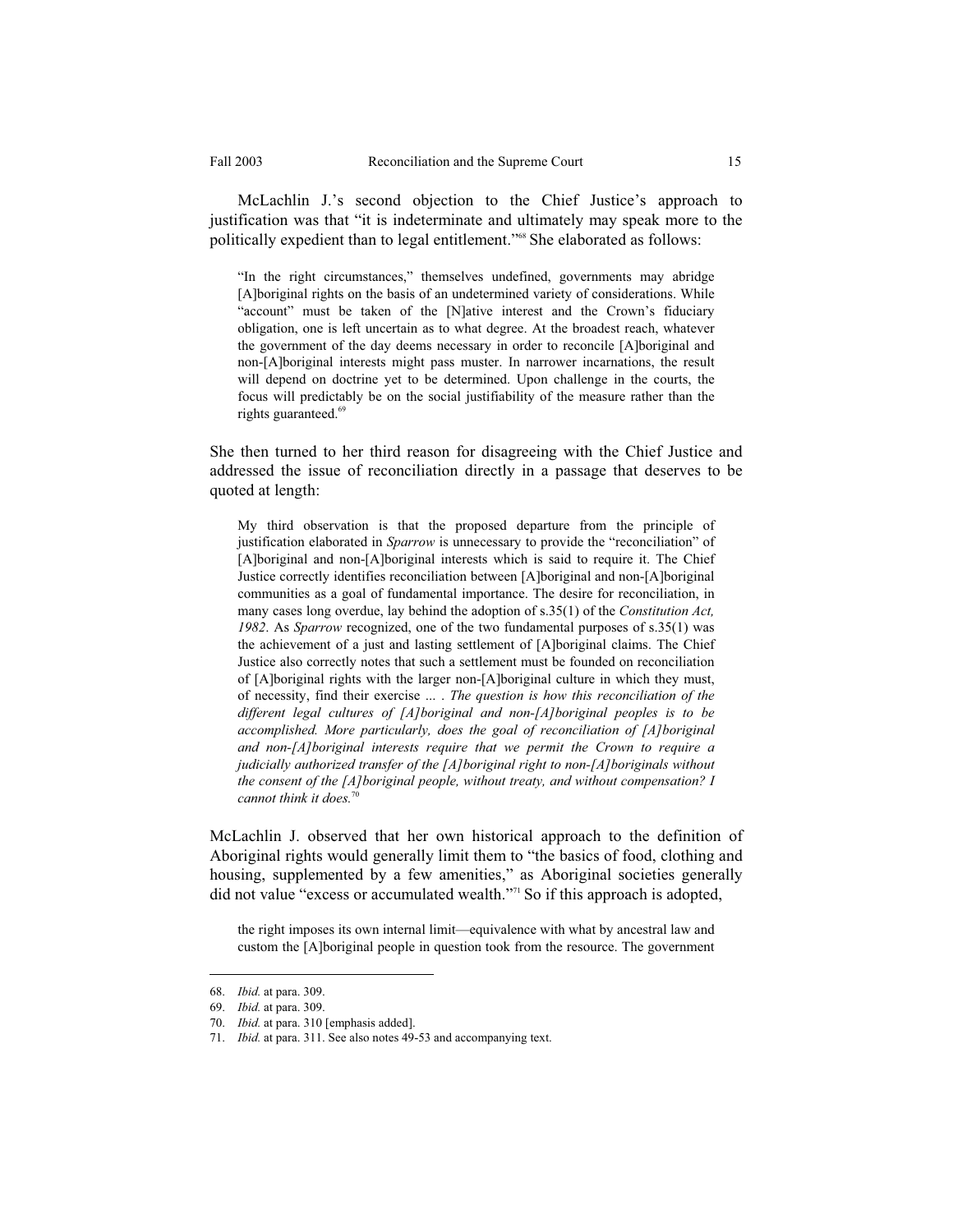may impose additional limits under the rubric of justification to ensure that the right is exercised responsibly and in a way that preserves it for future generations. There is no need to impose further limits on it to effect reconciliation between [A]boriginal and non- $[A]$ boriginal peoples.<sup>72</sup>

McLachlin J. gave another reason for rejecting Lamer C.J.'s broad approach to justification: for her, the reconciliation he envisaged could be achieved in a way that was more in accord with Canada's historical relationship with the Aboriginal peoples and more respectful of constitutional principles. She observed that the way Aboriginal and non-Aboriginal perspectives on Aboriginal rights have generally been reconciled is by negotiated treaties. In her own words:

It is for the [A]boriginal peoples and the other peoples of Canada to work out a just accommodation of the recognized [A]boriginal rights. This process—definition of the rights guaranteed by s.35(1) followed by negotiated settlements—is the means envisaged in *Sparrow*, as I perceive it, for reconciling [A]boriginal and non-[A]boriginal perspectives. It has not as yet been tried in the case of the Sto:lo. A century and one-half after European settlement, the Crown has yet to conclude a treaty with them. Until we have exhausted the traditional means by which [A]boriginal and non-[A]boriginal legal perspectives may be reconciled, it seems difficult to assert that it is necessary for the courts to suggest more radical methods of reconciliation possessing the potential to erode [A]boriginal rights seriously.73

Then, in her most biting criticism of all, McLachlin J. characterized Chief Justice Lamer's approach to justification as unconstitutional:

The Chief Justice's proposal comes down to this. In certain circumstances, [A]boriginals may be required to share their fishing rights with non-[A]boriginals in order to effect a reconciliation of [A]boriginal and non-[A]boriginal interests. In other words, the Crown may convey a portion of an [A]boriginal fishing right to others, not by treaty or with the consent of the [A]boriginal people, but by its own unilateral act ... . How, without amending the Constitution, can the Crown cut down the [A]boriginal right? The exercise of the rights guaranteed by s.35(1) is subject to reasonable limitation to ensure that they are used responsibly. But the rights themselves can be diminished only through treaty and constitutional amendment. To reallocate the benefit of the right from [A]boriginals to non-[A]boriginals, would be to diminish the substance of the right that s.35(1) of the *Constitution Act, 1982* guarantees to the [A]boriginal people. This no court can do.<sup>74</sup>

Applying her own approach to justification to the facts, she concluded that the infringement of Dorothy Van der Peet's Aboriginal right to sell fish for sustenance purposes had not been justified.

<sup>72</sup>*. Ibid.* at para. 312.

<sup>73.</sup> *Ibid.* at para. 313.

<sup>74.</sup> *Ibid*. at para. 315.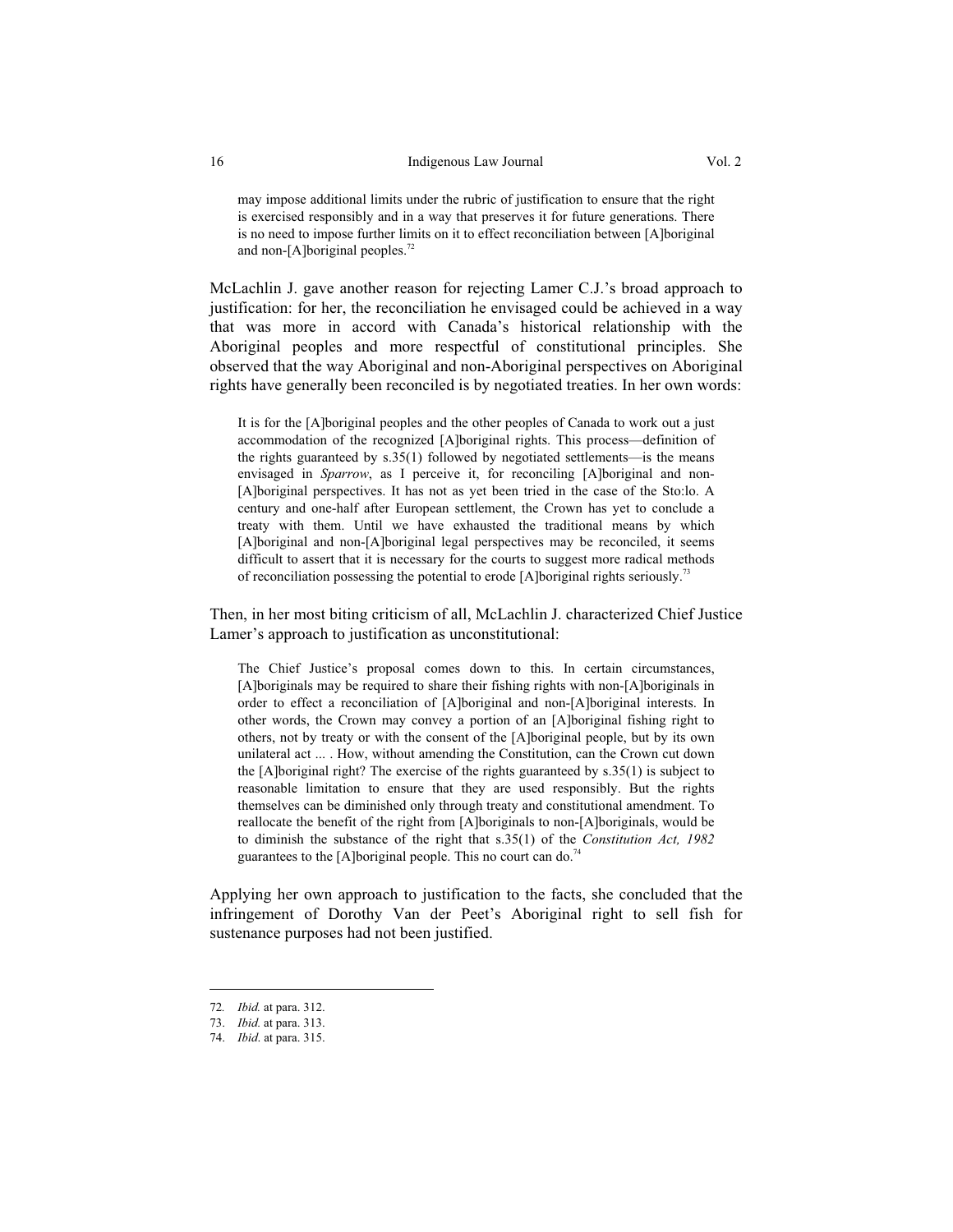#### **IV ANALYSIS OF THESE DIVERGENT VIEWS OF RECONCILIATION**

With all due respect, I find McLachlin J.'s critique of Chief Justice Lamer's conception of reconciliation and of his approach to justification to be right on the mark. As conceived by the Chief Justice, reconciliation does not involve resolution of conflicts between Aboriginal and non-Aboriginal interests by means of negotiations and mutually acceptable agreements. Instead, he used it primarily to justify unilateral governmental infringement of Aboriginal rights for the benefit of other Canadians. I think McLachlin J. correctly portrayed this as an unconstitutional attempt to achieve "social harmony" or "societal peace."<sup>75</sup> But if social harmony and peace depend on violation of the constitutional rights of the Aboriginal peoples, what does this say about Canadian society? Are non-Aboriginal Canadians really so mean-spirited? Would we accept violation of *our* constitutional rights because respect for them might threaten social harmony? Would we not seek to achieve social harmony and peace in ways that did not involve violation of fundamental rights?

 If Lamer C.J. was right that respect for Aboriginal rights might undermine social harmony and peace, then surely what is needed is not more erosion of those rights, but greater public understanding of their historical and legal bases. Governments that share the Chief Justice's concern should be directing their energies in that direction, rather than seeking to justify further infringements of Aboriginal rights. Moreover, even if some Canadians might favour their own economic and regional interests over the constitutional rights of the Aboriginal peoples, one needs to be aware of the potential reactions of the Aboriginal peoples to further violation of their rights. Many of them are likely to view court-sanctioned infringement of their rights as an illegitimate erosion of the constitutional protection that they thought they had achieved in 1982.<sup>76</sup> While Aboriginal people to date have shown remarkable patience and restraint, future generations may not be so tolerant of continuing violation of their rights. The social harmony that Lamer C.J. sought may thus be put in jeopardy from the Aboriginal side, especially in parts of Canada where demographics favour the Aboriginal peoples. Surely, as McLachlin J. suggested, the chances of achieving social harmony and peace would be greater if solutions leading to bilateral resolution of Aboriginal and non-Aboriginal interests by treaty were negotiated rather than imposed.

 It would be unfair, however, to expect certain segments of Canadian society to pay a greater price than other Canadians for protection of Aboriginal rights. In situations, therefore, where government failure to respect Aboriginal rights in the past has resulted in tension between those rights and the interests of a particular group, such as non-Aboriginal commercial fishers, it is appropriate for the government in question to compensate the members of that group for any real losses they might suffer as a consequence of respecting those rights today. So

<sup>75.</sup> *Ibid.* at paras. 302, 316. See quotations from her judgment accompanying notes 63 and 66.

<sup>76.</sup> See the quotation from *Sparrow* in note 41.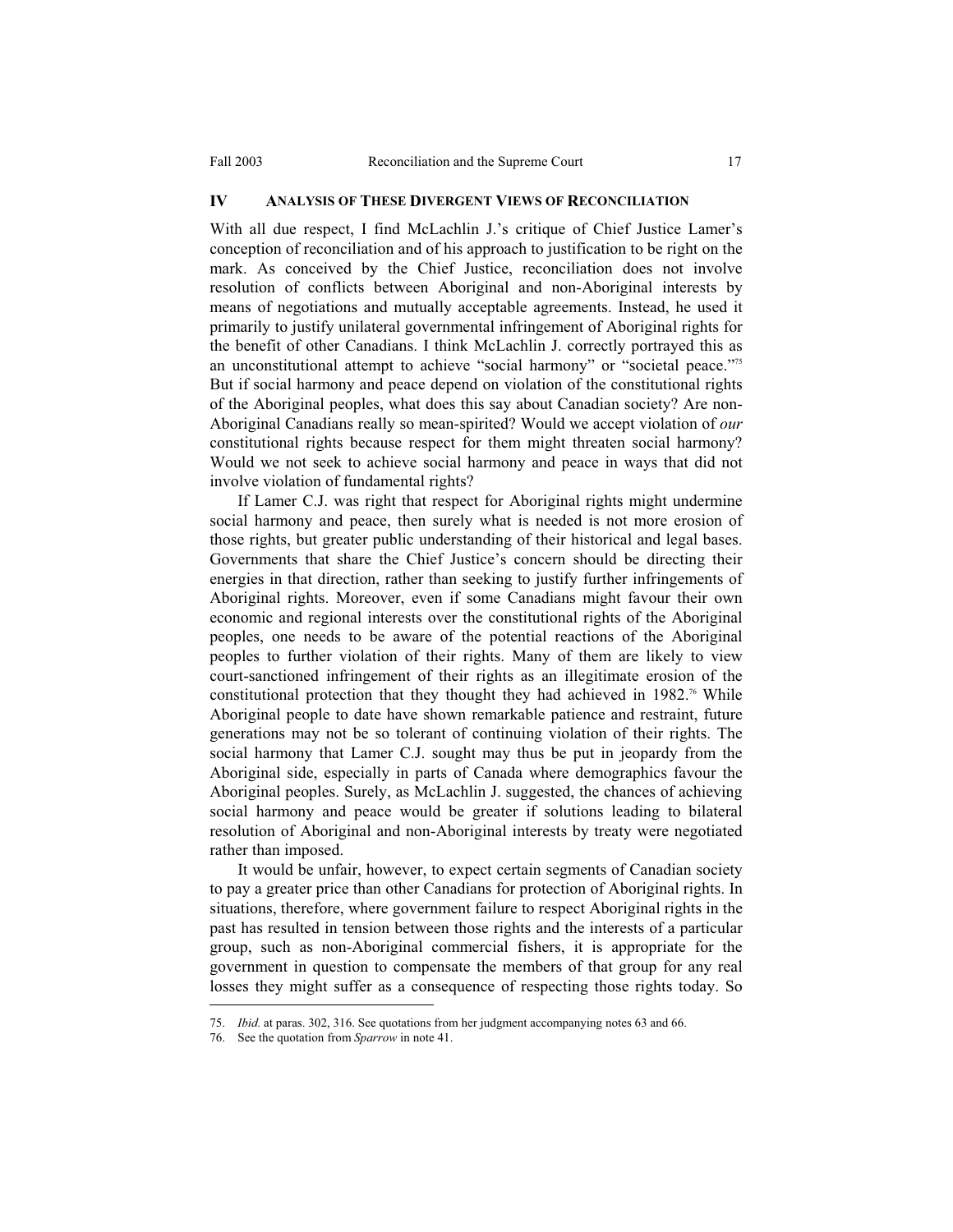where commercial fishing licences were issued to non-Aboriginal persons, for example, in the expectation that they would utilize fishery resources, and it turns out that in so doing they have been violating Aboriginal rights, the government that issued the licences should be prepared to compensate them.<sup>77</sup> The obvious reason for this is that the cost of respecting Aboriginal rights should be borne by all Canadians, rather than by particular segments of Canadian society whose interests must give way to those rights.

 Quite apart from the disturbing and possibly false assumptions that underlay the apparent view of Lamer C.J. that reconciliation requires Aboriginal rights to yield in order to preserve social harmony and peace, as McLachlin J. pointed out there are also serious *constitutional* objections to governmental authority that permits the redistribution of the substance of Aboriginal rights to other Canadians. If constitutional entrenchment means anything, it must protect Aboriginal rights against government actions that are designed, not to achieve overriding public objectives like conservation and safety that are essential for the preservation of Aboriginal rights and the well-being of all Canadians, but to benefit the private interests of certain segments of Canadian society such as commercial fishers. A useful comparison can be drawn here between infringement of Aboriginal rights and expropriation of property. Although legislatures have the constitutional authority in Canada to expropriate non-Aboriginal property for the benefit of *private* persons,<sup>78</sup> they usually do not do so. Instead, expropriation statutes restrict governmental taking of property to *public* purposes, such as provision of roads and airports,<sup> $79$ </sup> as it is generally regarded to be inappropriate for governments to take the property of some citizens for the private benefit of others.<sup>80</sup> And yet, as McLachlin J. pointed out, that is exactly what Chief Justice Lamer seems to have envisaged in *Gladstone* when he said that Aboriginal fishing rights might be infringed so that some of the resource could be apportioned among other users. This would be disturbing enough if Aboriginal rights were simply protected by the common law. But given their constitutional status, it is a startling revelation of Lamer C.J.'s

<sup>77.</sup> This would be in addition to compensation payable to the Aboriginal people in question for violation of their fishing rights up to the time they were accorded respect: see generally Robert Mainville, *An Overview of Aboriginal and Treaty Rights and Compensation for Their Breach* (Saskatoon: Purich Publishing, 2001).

<sup>78.</sup> This is because in Canada, unlike in the United States, private property is not constitutionally protected: see Kent McNeil, "Aboriginal Title as a Constitutionally Protected Property Right" in Owen Lippert, ed., *Beyond the Nass Valley: National Implications of the Supreme Court's*  Delgamuukw *Decision* (Vancouver: The Fraser Institute, 2000) 55 at 56-57 [hereinafter "Aboriginal Title"], reprinted in *Emerging Justice*, *supra* note 4, 292 at 293-95.

<sup>79.</sup> See generally Eric C. E. Todd, *The Law of Expropriation and Compensation in Canada*, 2d ed. (Toronto: Carswell, 1992).

<sup>80.</sup> Taxation for the purpose of creating a social safety net might be regarded as an exception to this, though it can be argued that the objective of providing a minimum standard of living to all members of Canadian society is itself a public purpose.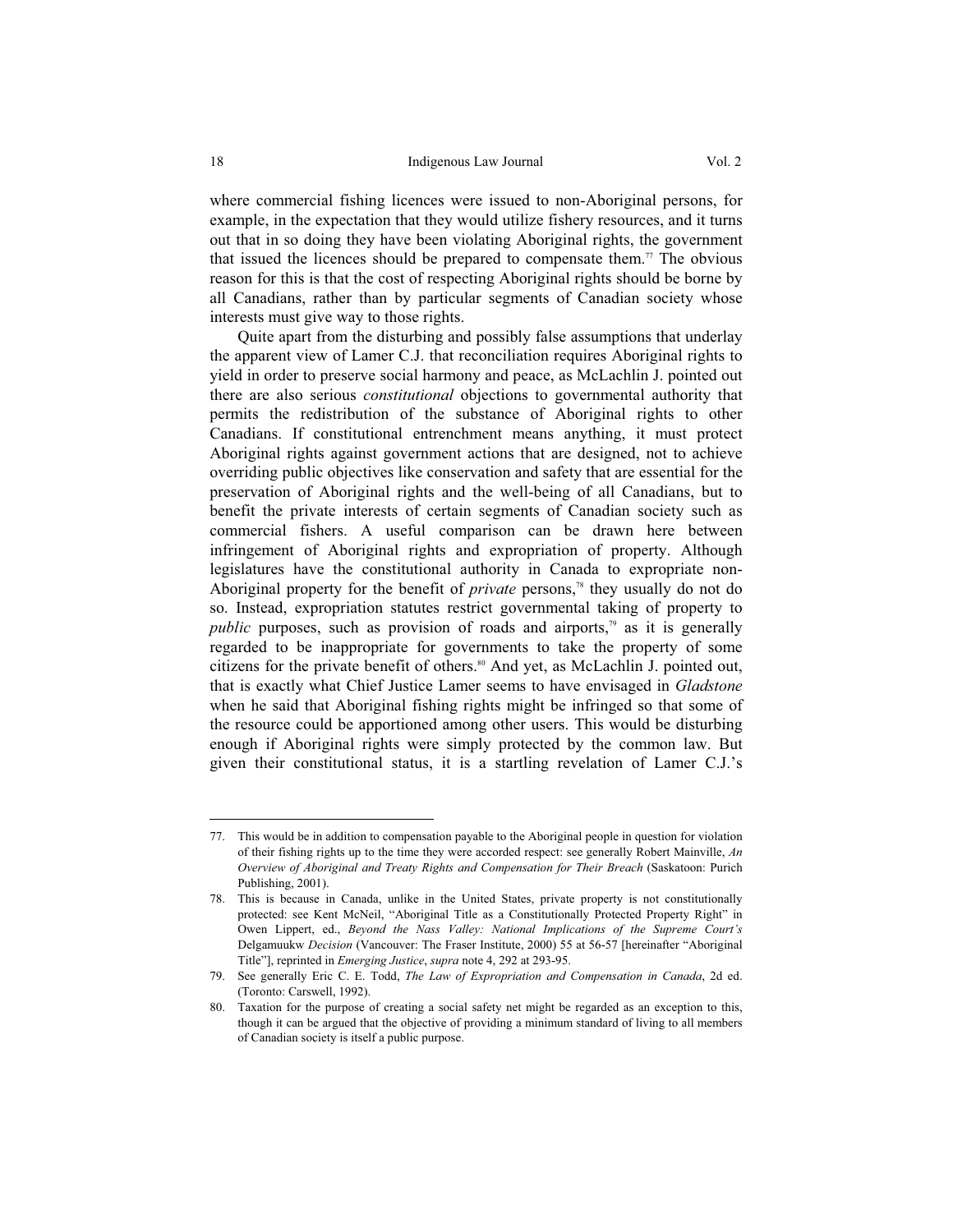opinion of the value of those rights relative to the rights and interests of other Canadians.<sup>81</sup>

### **V FURTHER DEVELOPMENTS:** *DELGAMUUKW* **AND** *MARSHALL*

While space does not permit detailed discussion of the jurisprudential impact of Chief Justice Lamer's conceptualization of reconciliation and his approach to justification in subsequent cases, brief mention should be made of the Supreme Court's decisions in the *Delgamuukw*<sup>82</sup> and *Marshall* cases.<sup>83</sup> In each of these cases, the Court not only affirmed these aspects of Lamer C.J.'s judgment in *Gladstone*, but also extended their application to other circumstances.

 After defining Aboriginal title in *Delgamuukw* as an exclusive, proprietary "right to the land itself,"<sup>84</sup> and laying down guidelines for proof that diverged significantly from the "integral to the distinctive culture" test,<sup>85</sup> Chief Justice Lamer, who once again wrote the principal judgment, $\alpha$ <sup>66</sup> turned to the test for justification of infringements of Aboriginal title. He reviewed this aspect of the *Sparrow* and *Gladstone* decisions, quoting passages from his judgment in the latter case where he had relied on the concept of reconciliation to justify limiting Aboriginal rights.<sup>87</sup> He repeated as well that valid legislative objectives for infringement include "the pursuit of economic and regional fairness" and "the recognition of the historical reliance upon, and participation in, the fishery by non-[A]boriginal groups."88 Applying the same general approach to justification of infringements of Aboriginal title, he said this:

In the wake of *Gladstone*, the range of legislative objectives that can justify the infringement of [A]boriginal title is fairly broad. Most of these objectives can be traced to the *reconciliation* of the prior occupation of North America by [A]boriginal peoples with the assertion of Crown sovereignty, which entails the recognition that "distinctive [A]boriginal societies exist within, and are a part of, a broader social, political and economic community" (at para. 73). In my opinion, the development of agriculture, forestry, mining, and hydroelectric power, the general economic development of the interior of British Columbia, protection of the environment or endangered species, the building of infrastructure and the settlement of foreign populations to support those aims, are the kinds of objectives that are

<sup>81.</sup> For further discussion, see "Vulnerability", *supra* note 36.

<sup>82.</sup> *Supra* note 6.

<sup>83.</sup> *Marshall [No. 1]*, *supra* note 3; *Marshall [No. 2]*, *supra* note 3.

<sup>84.</sup> *Delgamuukw*, *supra* note 6 at para. 138. See also paras. 113, 117 and 140 and discussion in "Aboriginal Title"*, supra* note 78.

<sup>85.</sup> See "Aboriginal Rights", *supra* note 16 at 261-77 (*Emerging Justice*, *supra* note 4 at 66-81).

<sup>86.</sup> La Forest J., L'Heureux-Dubé J. concurring, arrived at the same result in a separate judgment. McLachlin J. concurred with Lamer C.J., adding that she was "also in substantial agreement with the comments of Justice La Forest": *Delgamuukw*, *supra* note 6 at para. 209.

<sup>87.</sup> *Ibid.* at paras. 161-64. Passages from *Gladstone* that he relied upon included those quoted in the text accompanying notes 30 and 33.

<sup>88.</sup> *Delgamuukw*, *ibid*. at para. 161, quoting from *Gladstone*, *supra* note 7 at para. 75.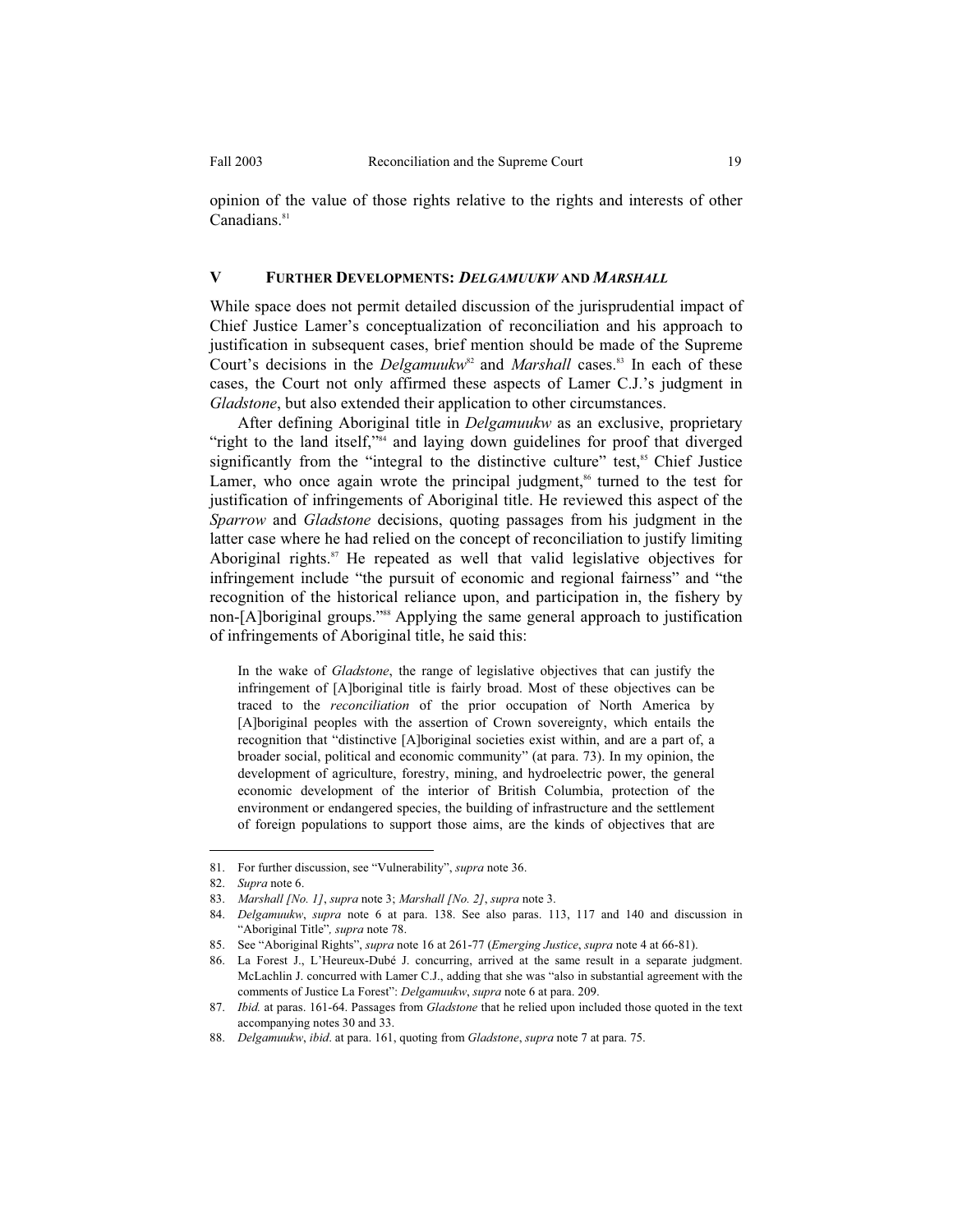consistent with this purpose and, in principle, can justify the infringement of [A]boriginal title. $89$ 

Quite apart from the serious division-of-powers problems presented by this list of potentially valid legislative objectives,<sup>90</sup> one can see how the Chief Justice used the concept of reconciliation to envisage justification of almost any kind of infringement of Aboriginal title. Even "the conferral of fee simples for agriculture, and of leases and licences for forestry and mining" on Aboriginal title lands, was contemplated by him.<sup>91</sup> So despite its constitutional status, Aboriginal title has been rendered more vulnerable than common law real property interests, $92$  all in the name of reconciliation.

 The *Marshall* case involved treaty rather than Aboriginal rights. However, as both received the same constitutional recognition and affirmation by s.35(1), the Supreme Court has used the same test for justification of infringements.<sup>93</sup> Donald Marshall Jr., who had caught and sold 463 pounds of eels to support himself and his spouse, was charged with illegal taking and sale of fish. In *Marshall [No. 1]*, Binnie J., for a majority of the Court, held that Mr. Marshall, as a member of the Mi'kmaq Nation that had entered into a treaty with the Crown in 1760-1761, had a right to exchange fish for "necessaries."94 Binnie J. characterized this treaty right in a modern-day context as a right to obtain a "moderate livelihood" from fishing, which he said, "includes such basics as 'food, clothing and housing, supplemented by a few amenities', but not the accumulation of wealth."95 Significantly, this characterization came from McLachlin J.'s definition of the Aboriginal fishing right in *Gladstone*,<sup>66</sup> which was not accepted by the majority in that case.<sup>97</sup> But in *Marshall [No. 1]*, of

<sup>89.</sup> *Delgamuukw*, *ibid*. at para. 165 [emphasis in original].

<sup>90.</sup> For detailed discussion of these problems, see Kent McNeil, "Aboriginal Title and the Division of Powers: Rethinking Federal and Provincial Jurisdiction" (1998) 61 Sask. L. Rev*.* 431, reprinted in *Emerging Justice*, *supra* note 4, 249 and "Aboriginal Title and Section 88 of the *Indian Act*" (2000) 34 U.B.C. L. Rev. 159; Nigel Bankes, "*Delgamuukw*, Division of Powers and Provincial Land and Resource Laws: Some Implications for Provincial Resource Rights" (1998) 32 U.B.C. L. Rev*.* 317; Kerry Wilkins, "Of Provinces and Section 35 Rights" (1999) 22 Dal. L.J. 185 and "'Still Crazy After All These Years': Section 88 of the *Indian Act* at Fifty" (2000) 38 Alta. L. Rev*.* 458.

<sup>91.</sup> *Delgamuukw*, *supra* note 6 at para. 167. How Lamer C.J. was able to reconcile "the conferral of fee simples" with his own statement in *Van der Peet*, *supra* note 5 at para. 28, that "[s]ubsequent to s.35(1) [A]boriginal rights cannot be extinguished" is a good question, unless he thought that Aboriginal title and fee simple estates could co-exist.

<sup>92.</sup> For critical commentary, see *Defining Aboriginal*, *supra* note 6; "Vulnerability"*, supra* note 36; "Aboriginal Title"*, supra* note 78.

<sup>93.</sup> See *e.g. R.* v. *Badger*, [1996] 1 S.C.R. 771 at paras. 13-14 (Sopinka J.), 75-79, 96 (Cory J.); *R.* v. *Côté*, *supra* note 11 at para. 81 (Lamer C.J.); *R.* v. *Sundown*, [1999] 1 S.C.R. 393 at para. 38 (Cory J.). For critical commentary, see Leonard I. Rotman, "Defining Parameters: Aboriginal Rights, Treaty Rights, and the *Sparrow* Justificatory Test" (1997) 36 Alta. L. Rev*.* 149.

<sup>94.</sup> *Marshall [No. 1]*, *supra* note 3 at para. 58.

<sup>95.</sup> *Ibid.* at para. 59, quoting from *Gladstone*, *supra* note 7 at para. 165 (McLachlin J.).

<sup>96.</sup> See notes 50-54 and accompanying text.

<sup>97.</sup> See *Marshall [No. 1]*, *supra* note 3 at para. 60.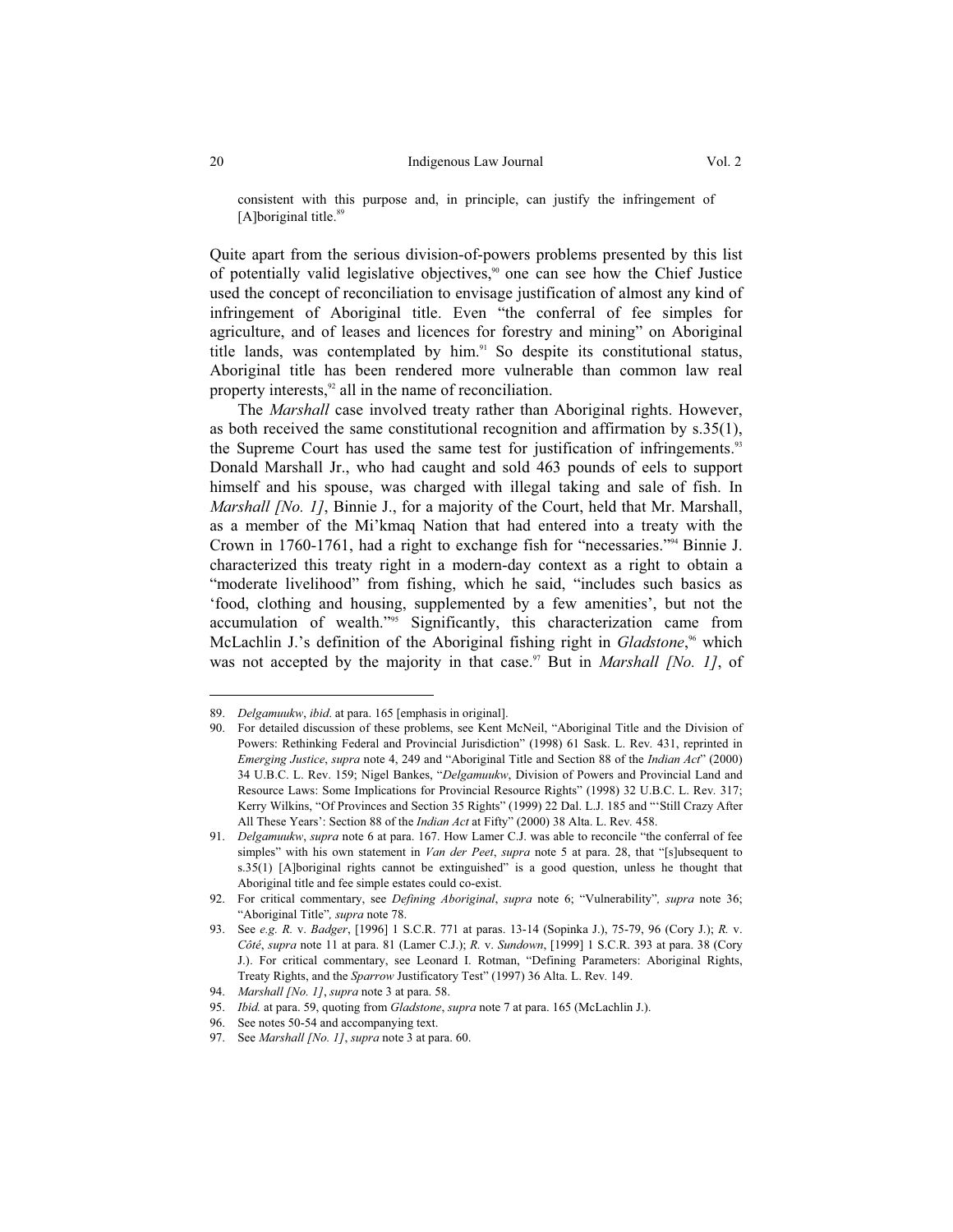course, the extent of the right depended on interpretation of *the treaty*, not on the test for identifying and defining *Aboriginal* rights. It is also noteworthy that McLachlin J., Gonthier J. concurring, dissented in *Marshall [No. 1]*. She held the view that the treaty right was not a general right to trade, but depended on trading posts known as 'truckhouses' or the system of licenced traders that replaced them. When those trading outlets ceased to exist in the 1780s, the treaty right disappeared as well.

 The majority in *Marshall [No. 1]* found that the treaty right to derive a moderate livelihood from fishing was a general right that had not disappeared and that there had been a *prima facie* infringement of it by regulations made under the federal *Fisheries Act*. 98 As the Crown had made no attempt to justify the infringement, Mr. Marshall was acquitted. Because justification was not an issue, the Supreme Court did not address it in *Marshall [No. 1]*. Binnie J. simply observed that the treaty right is subject "to regulations that can be justified."<sup>999</sup>

 *Marshall [No. 2]* arose from an application by an intervener in *Marshall [No. 1]*, the West Nova Fishermen's Coalition, for a rehearing on the federal government's regulatory authority over the east coast fisheries, a new trial on the matter of justificatory infringement of the treaty right and a stay of the *Marshall [No. 1]* judgment in the meantime. In dismissing the application the Supreme Court, in a unanimous by-the-Court judgment, elaborated on several aspects of its decision in *Marshall [No. 1]*. The issue of justification figured prominently in this "clarification" of its earlier decision. The Court pointed out that this was a separate issue that had not been dealt with because the Crown had chosen to lead no evidence on it.100 The Court nonetheless emphasized that, as mentioned several times in *Marshall [No. 1]*, the treaty right was subject to justifiable infringement.

 In its discussion of justifiable infringement in *Marshall [No. 2]*, the Court referred to *Gladstone* and quoted the passage in which "the pursuit of economic and regional fairness, and the recognition of the historical reliance upon, and participation in, the fishery by non-[A]boriginal groups," were accepted as valid legislative objectives, as "*such objectives are in the interest of all Canadians and, more importantly, the reconciliation of [A]boriginal societies with the rest of Canadian society may well depend on their successful attainment*."101 The Court continued:

This observation applies with particular force to a treaty right. The [A]*boriginal* right at issue in *Gladstone*, *supra*, was by definition exercised exclusively by

<sup>98.</sup> *Supra* note 9. See *Marshall [No. 1]*, *ibid.* at paras. 62-65.

<sup>99.</sup> *Marshall [No. 1]*, *ibid*. at para. 7. See also paras. 4, 56, 64 and 66. Binnie J. relied on *R.* v. *Badger*, *supra* note 93, where the Court first applied the justificatory test to treaty rights: see discussion in Rotman, *supra* note 93. See also *Marshall [No. 2]*, *supra* note 3 at para. 32.

<sup>100.</sup> *Marshall [No. 2]*, *ibid*. at paras. 2-3, 6, 14.

<sup>101.</sup> *Ibid.* at para. 41, quoting from *Gladstone*, *supra* note 7 at para. 75 [emphasis in original] (see text accompanying note 34 for the full quotation).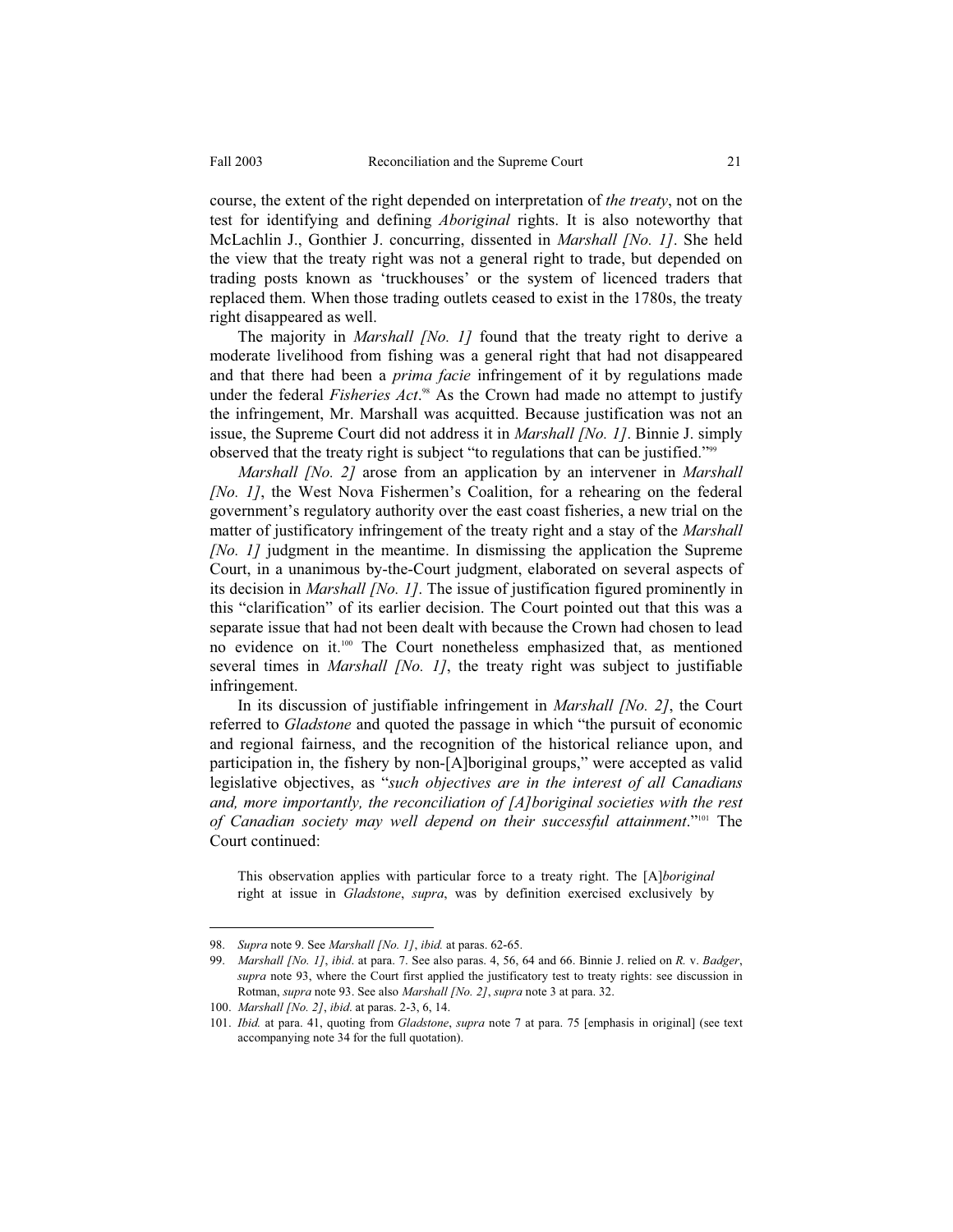#### 22 Indigenous Law Journal Vol. 2

[A]boriginal people prior to contact with Europeans. As stated, no such exclusivity ever attached to the *treaty* right at issue in this case. Although we note the acknowledgment of the appellant Marshall that "non-[A]boriginal regional/community dependencies ... may be taken into account in devising regulatory schemes," and the statements in *Gladstone*, *supra*, which support this view, the Court again emphasizes that the specifics of any particular regulatory regime were not and are not before us for decision.<sup>102</sup>

The reason the Court gave for the non-exclusivity of the treaty right was that non-Aboriginal persons were participating in the fishery at the time the treaty was entered into.<sup>103</sup> Nonetheless, since the enactment of s.35(1) in 1982, the treaty right has enjoyed constitutional protection and so is entitled to priority.104

 The Court's reliance on the passage from *Gladstone* quoted in the preceding paragraph reveals that reconciliation is the underlying rationale for allocation of fishery resources among Aboriginal and non-Aboriginal fishers, even if that involves infringement of a treaty right to fish. What is odd about this is that allocation was viewed as potentially justifiable in *Gladstone* because the fishing right in that case had no internal limit, and so might be an exclusive right if it were accorded complete priority, as the right to fish for food, societal and ceremonial purposes had been in *Sparrow*. 105 Given that the majority in *Marshall [No. 1]* held the treaty right to fish to be limited to obtaining a moderate livelihood,106 it did have an internal limit. Also, like the fishing right in *Sparrow* it was not exclusive. So the priority accorded to the treaty right in the *Marshall* case should have been the priority that was accorded to the fishing right in *Sparrow*, rather than the more limited priority accorded to the right in *Gladstone*. One has to wonder whether the Supreme Court was spooked by the sometimes violent reaction to *Marshall [No. 1]* in the Maritime Provinces<sup>107</sup> and so made concessions to elements of the non-Aboriginal populace. Moreover, with respect it seems inappropriate for the Court to have addressed such an important and substantive issue in *Marshall [No. 2]* on an application for a rehearing, especially when the matter was not even before the Court in *Marshall [No. 1]*.<sup>108</sup>

 We have seen that the disagreement between Chief Justice Lamer and Justice McLachlin in *Van der Peet* and *Gladstone* related both to the scope of the

<sup>102.</sup> *Marshall [No. 2]*, *ibid.* at para. 41 [emphasis in original].

<sup>103.</sup> *Ibid.* at para. 38.

<sup>104.</sup> *Ibid.* at paras. 6 and 45. While the Court did not refer directly to the priority of the fishing right in *Marshall [No. 2]*, we have seen that even *Gladstone* accorded limited priority to Aboriginal fishing rights: see notes 30-31 and accompanying text.

<sup>105.</sup> See notes 27-31 and accompanying text.

<sup>106.</sup> See notes 94-95 and accompanying text.

<sup>107.</sup> See Ken S. Coates, *The Marshall Decision and Native Rights* (Montreal & Kingston: McGill-Queen's University Press, 2000); Leonard I. Rotman, "'My Hovercraft is Full of Eels': Smoking Out the Message in *R.* v. *Marshall*" (2000) 63 Sask. L. Rev*.* 617.

<sup>108.</sup> See Bruce H. Wildsmith, "Vindicating Mi'kmaq Rights: The Struggle Before, During and After *Marshall*" (1999/2000 Access to Justice Lecture, Faculty of Law, University of Windsor, March 2000) [unpublished].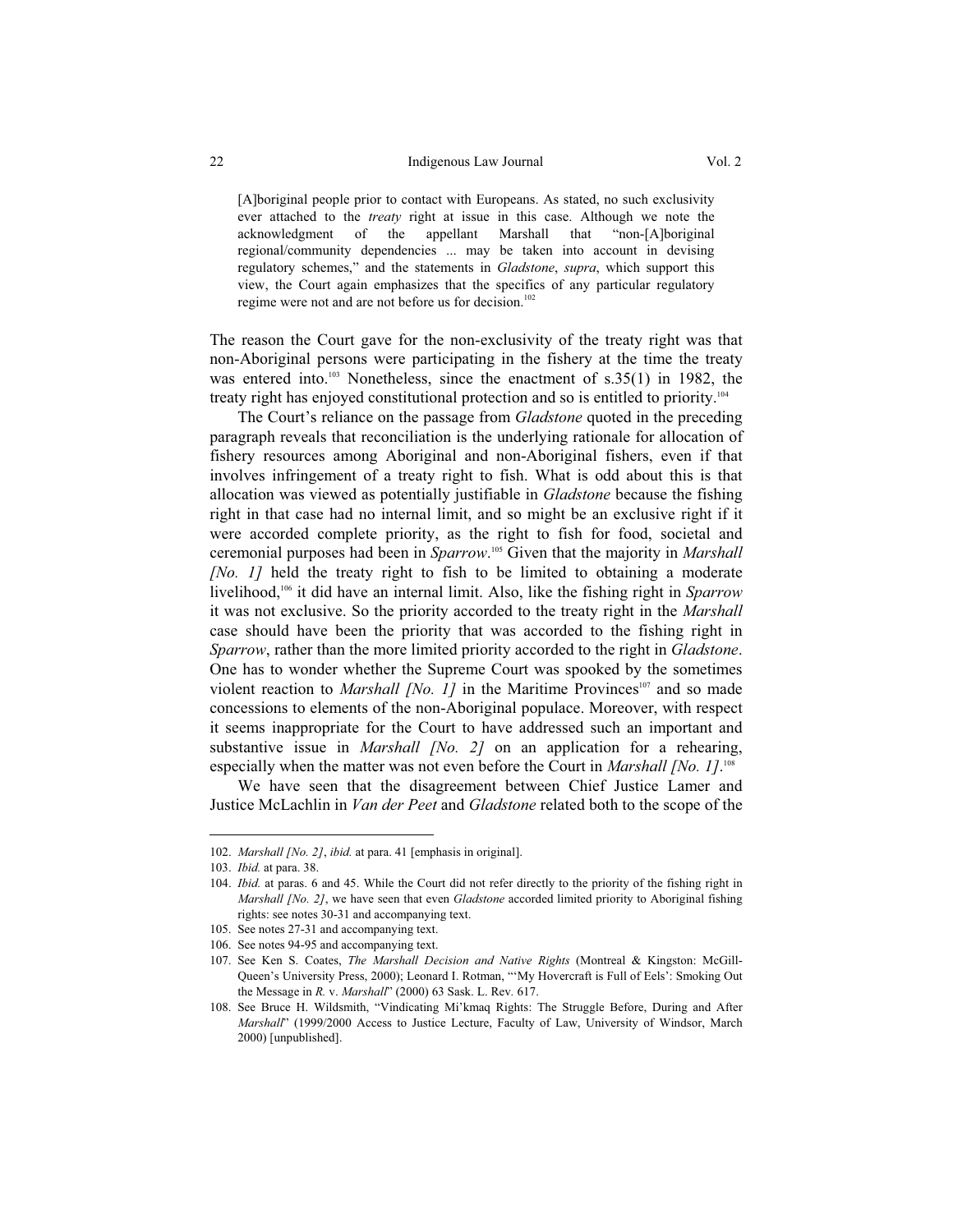fishing rights in question and to justification of their infringement. While Lamer C.J. was willing to accept a generous definition of the commercial right in *Gladstone*, he exposed that right to a broad governmental power of infringement. McLachlin J. took a more restrictive approach to defining the rights in both *Van der Peet* and *Gladstone*, limiting them to sustenance, which she equated with a moderate livelihood. But she would not envisage infringement of those rights for purposes other than ensuring the conservation of the resource and the responsible exercise of the Aboriginal rights. She regarded measures that would diminish the rights themselves by allocating part of the resource to non-Aboriginal users as unconstitutional and hence unjustifiable.

 In *Marshall [No. 1]*, the majority interpreted the treaty right to fish as a right to derive a moderate livelihood from fishing, just as McLachlin J. had defined the Aboriginal rights in *Van der Peet* and *Gladstone*. And then in *Marshall [No. 2]*, the Court said that the *Gladstone* test for justificatory infringement applies to this more limited right. While the limited definition of the right arose from the Court's interpretation of the treaty, the broad power of infringement that the Court endorsed in *Marshall [No. 2]* again relates to reconciliation. It seems that even a constitutional right to obtain a moderate livelihood from fishing can be infringed, not just to ensure that the resource is conserved and responsibly used, but also to allocate part of it to non-Aboriginal fishers in the interests of social harmony and peace. Regrettably, this appears to be the end result of Chief Justice Lamer's conception of reconciliation.<sup>109</sup>

## **VI CONCLUSION**

-

Two months after the decision in *Marshall [No. 2]* was handed down, Beverley McLachlin replaced Antonio Lamer as the Chief Justice of Canada. We have seen that her views on reconciliation differ significantly from those of the former Chief Justice. While she has generally taken a more restrictive approach than her predecessor to the definition of Aboriginal and treaty rights, in her dissent in *Van der Peet* she was adamant that the way to reconciliation is through the consensual treaty process—it will not be achieved by unilateral diminution of the rights of the Aboriginal peoples. After *Van der Peet*, however, McLachlin J. (as she still was) concurred with Lamer C.J.'s decision in *Delgamuukw* and participated in the by-the-Court decision in *Marshall [No. 2]*, both of which endorsed—and even extended—the approach to justifiable infringement articulated by Lamer C.J. in *Gladstone*. Does this mean that she has given in on this matter and acquiesced to his approach? Or is she biding her time and waiting for an appropriate case to reopen the issue?

 Since becoming Chief Justice, McLachlin has written only two judgments in cases involving Aboriginal issues, neither of which cast further light on this

<sup>109.</sup> Lamer C.J. concurred with Binnie J. in *Marshall [No. 1]* and participated in the by-the-Court judgment in *Marshall [No. 2]*.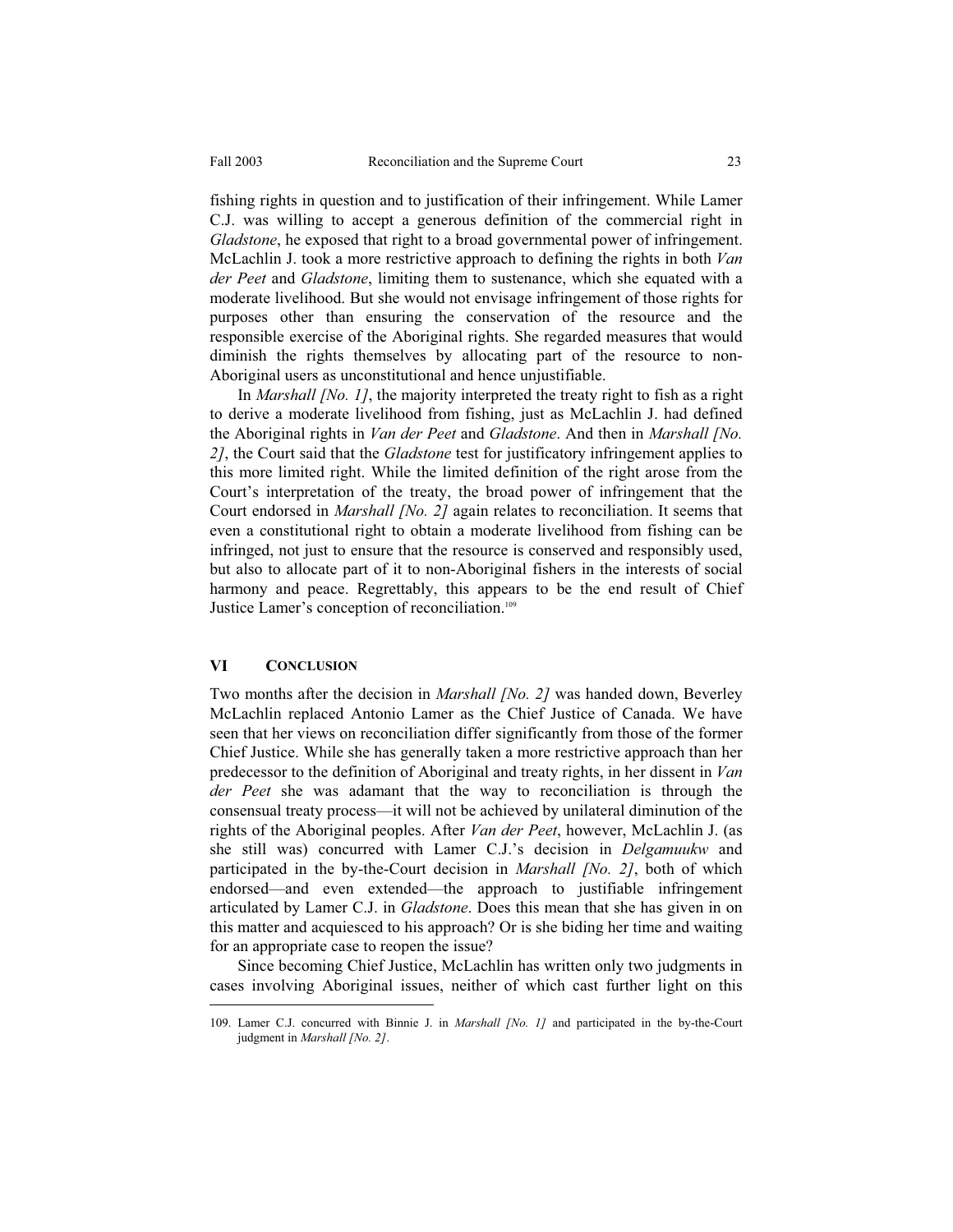#### 24 Indigenous Law Journal Vol. 2

question. In *Musqueam Indian Band* v. *Glass*, 110 involving the valuation of leased reserve land, she dissented in part, but as reconciliation was not an issue, the case provides no indication of how she might deal with it in the future. The other case, *Mitchell* v. *M.N.R.*,<sup>111</sup> involved a claim to an Aboriginal right to bring goods from the United States into Canada for the purposes of trade with other First Nations without paying duty. Writing the principal judgment, McLachlin C.J. defined the right narrowly by limiting it geographically to north-south trade across the St. Lawrence River, thereby undermining the evidentiary basis for the right. This is consistent with her tendency to take a more restrictive approach to the definition of Aboriginal rights than Chief Justice Lamer had done.<sup>112</sup> Given, however, her finding that the claimed right to trade had not been established, she did not have to deal with justifiable infringement, over which she and Lamer C.J. were so at odds in the context of reconciliation. She therefore did not refer to reconciliation in *Mitchell*, other than to reiterate Lamer C.J.'s general view that "s.35(1) is aimed at reconciling the prior occupation of North America by [A]boriginal societies with the Crown's assertion of sovereignty."<sup>113</sup>

 It might be thought that the Supreme Court would be deterred by the doctrine of *stare decisis* from reopening the issue of the meaning of reconciliation in the context of justifiable infringement. Significantly, however, in none of the Aboriginal cases decided so far by the Court has infringement of an Aboriginal or treaty right actually been held to be justified; instead, the Court has either found no justification or sent the case back to trial to determine the matter. Moreover, the Court clearly is not bound by its earlier decisions, and although it has seldom explicitly acknowledged this fact, it has occasionally in effect overruled its own precedents when it concluded that they were no longer appropriate expressions of the law.114 More commonly, the Court modifies the law by distinguishing or limiting the scope of its earlier decisions.<sup>115</sup> This is what Lamer C.J. said he was doing in *Gladstone* when he modified the test for justifiable infringement that had been laid down by Dickson C.J. and La Forest J. in *Sparrow*. <sup>116</sup> We have seen, however, that McLachlin J. (as she then was) disagreed. In her opinion, the test articulated by Lamer C.J. in *Gladstone* was inconsistent with *Sparrow*. <sup>117</sup> Moreover, she thought it was also unconstitutional because it allowed the reallocation of the substance of an Aboriginal right from

<sup>110. [2000] 2</sup> S.C.R. 633.

<sup>111.</sup> *Supra* note 16.

<sup>112.</sup> See note 38 and accompanying text. See also *Marshall [No. 1]*, *supra* note 3, where, dissenting, she interpreted a treaty right to fish more narrowly than the majority.

<sup>113.</sup> *Mitchell* v. *M.N.R.*, *supra* note 16 at para. 12. See also *per* Binnie J., concurring in result, at paras. 74, 76, 80, 123, 129, 133, 155, 164, 167.

<sup>114.</sup> See Peter W. Hogg, *Constitutional Law of Canada*, Student ed. (Toronto: Carswell, 2002) at 8.7.

<sup>115.</sup> For use of these methods by English courts, see generally Rupert Cross, *Precedent in English Law*, 3d ed. (Oxford: Clarendon Press, 1977).

<sup>116.</sup> See notes 27-36 and accompanying text.

<sup>117.</sup> See text accompanying notes 63-67. For an illuminating article that explains and criticizes this change in the law, see Christie, *supra* note 4.